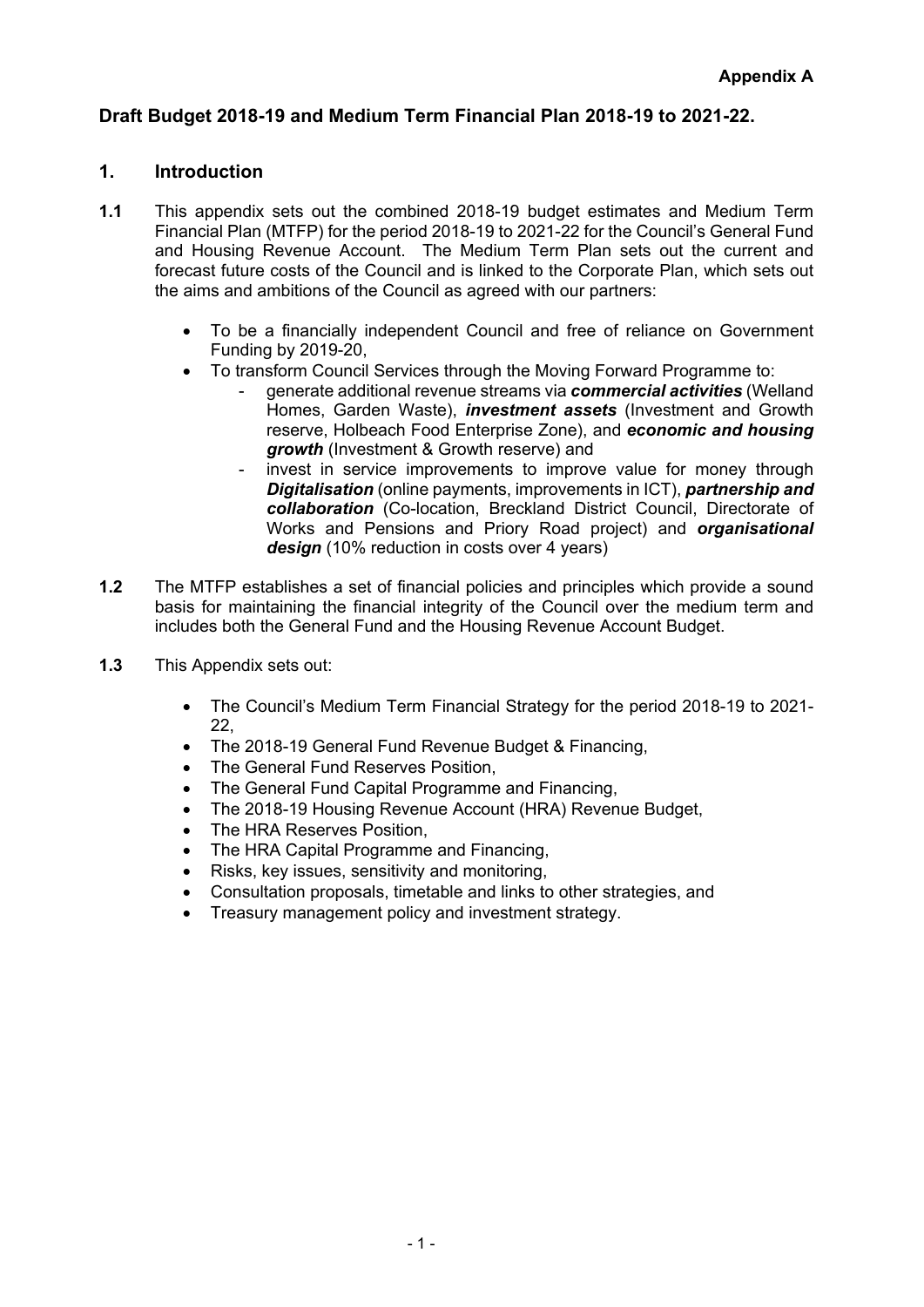# **2. Medium Term Financial Strategy**

# **2.1 Strategy, Aspirations and Forward Projections**

- **2.1.1** The objectives of the Council's Medium Term Financial Strategy are to:
	- manage a budget process that will make progress in re-directing and focusing resources in line with corporate priorities and, in so doing, recognise the intrinsic link between this strategy, the Capital Strategy, and the Treasury Management Strategy,
	- adopt a corporate approach to budget preparation and continue to provide strong timely budget control,
	- use sound modern financial systems procedures and principles and promote electronic record keeping and approval processes,
	- ensure financial performance reporting remains integrated with financial reporting and business planning,
	- ensure there is rigorous scrutiny of the financial planning process and work towards a more effective consultation process to engage the public and stakeholders,
	- maintain balances and reserves that will provide for known risks and liabilities and provide capacity for managing peaks in expenditure,
	- operate strategies on capital and external funding that supports the Council's corporate objectives,
	- undertake a risk assessment of material items of income and expenditure and report the risks to Members as part of the budget setting process,
	- manage and use our resources to deliver value for money and better sustainable outcomes and efficiencies for local people,
	- set realistic targets for trading accounts and if services fail to achieve these they will be subject to a more fundamental review,
	- aim for a minimum balance on the Collection Fund,
	- prepare robust and realistic income and resource requirement plans for the next five years,
	- promote take-up of benefits and reliefs,
	- maximise income collection, and
	- recognise the Council's role in the community throughout and beyond the period of economic hardship by providing assistance to individuals, groups and businesses.
- **2.1.2** In 2010 the Council created Compass Point Business Services (East Coast) Ltd, (CPBS) in partnership with East Lindsey District Council in order to deliver greater efficiency in the provision of back office services. The company is projected to make savings totalling over £30m over a 10 year period, with South Holland's share being in excess of £10m. The two partner councils have now agreed to extend this contractual arrangement beyond March 2020 and the Council will be considering a report in the near future to look at options to deliver further financial savings for the benefit of both Councils for which business cases will be forthcoming.
- **2.1.3** These strategies will be achieved through the working practices set by the relevant departments. The effectiveness of these strategies and the underlying principles can be monitored by key outputs such as:
	- Annual audit letter,
	- Financial plan,
	- Governance and Audit Committee reports,
	- Annual Governance Statement (AGS),
	- Grants returns submitted to deadlines, and
	- Governance and performance reports.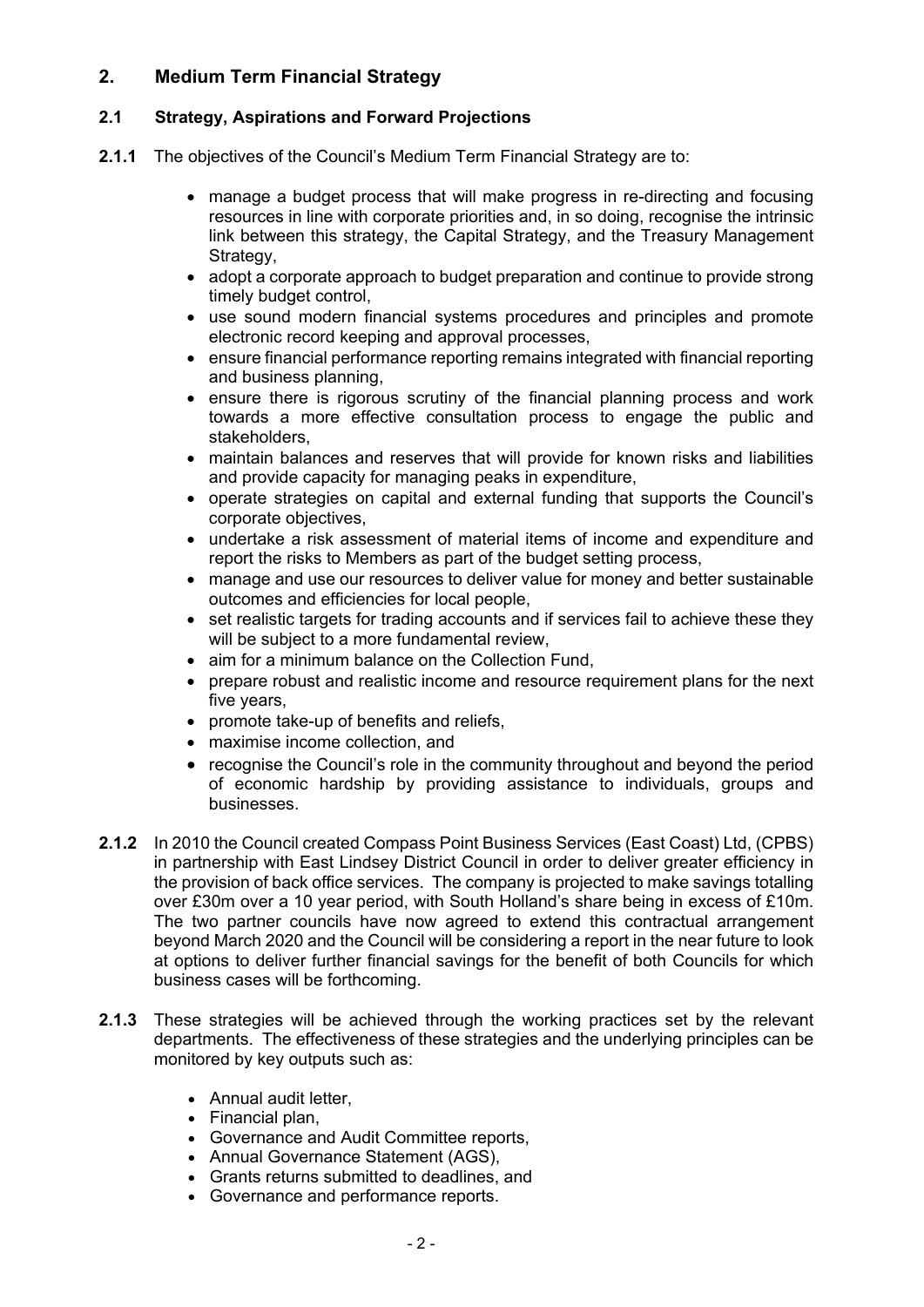# **2.2 Budget principles**:

- **2.2.1** The following principles have been used in the budget preparation process in order to:
	- Provide a consistent and authorised approach to the preparation of revenue and capital estimates,
	- Ensure estimates are prepared in line with available resources, and
	- Ensure that estimates are prepared to reflect corporate priorities.

## **Key budget principles:**

- Detailed working sheets are maintained for all budget headings and these are prepared by the budget manager, with the exception of central items.
- Central items are calculated by the CPBS accountancy team. The central items include items such as: salaries, insurance, support service recharges, capital accounting entries, interest paid and received, pensions, National Insurance (NI), special expenses, mobiles phones and postage.
- The full effect of known pay awards is incorporated into the estimates and a provision made for future years, based on national guidance (taking into account any Central Government policies).
- Staffing estimates are prepared on the basis of approved staffing levels as provided by Human Resources and have been signed off by budget managers. These estimates include an allowance for employers NI, superannuation contributions and lump sum amounts.
- Controllable expenditure is defined as expenditure on employees, premises (excluding business rates), transport and supplies and services - but excluding internal recharges.
- There will be no allowance for inflation, unless contractual or related to salaries.
- We seek additional scrutiny and challenge for accessing capital resources to ensure that the programme only reflects schemes that are sufficiently scoped to allow delivery.
- A review of fees and charges to ensure optimisation of income where consistent with policy.
- Some service areas of high or unpredictable spend in previous years have been considered in detail; other less volatile have not been zero-based.
- Working papers have been prepared by budget managers for each controllable budget. This will assist future challenge.
- To set a balanced budget with no long term dependency on General Balances.
- To work towards a zero balance on the Collection Fund.
- Only the 2018-19 budget will be formally approved. Future years are indicative only for both revenue and capital but form an important picture of our financial sustainability.

# **2.3 Budget Requirement and Forward Estimates**

**2.3.1** Outline estimates through to 2021-22 are shown in **Appendix B**. In compiling these figures we have followed the assumptions included in this report and made specific adjustments to service budgets as and where budget holders have advised of a change over the medium term. In addition significant reductions in expenditure or increases in income will be required from 2019-20 onwards, to take account of the ongoing reductions in Government funding.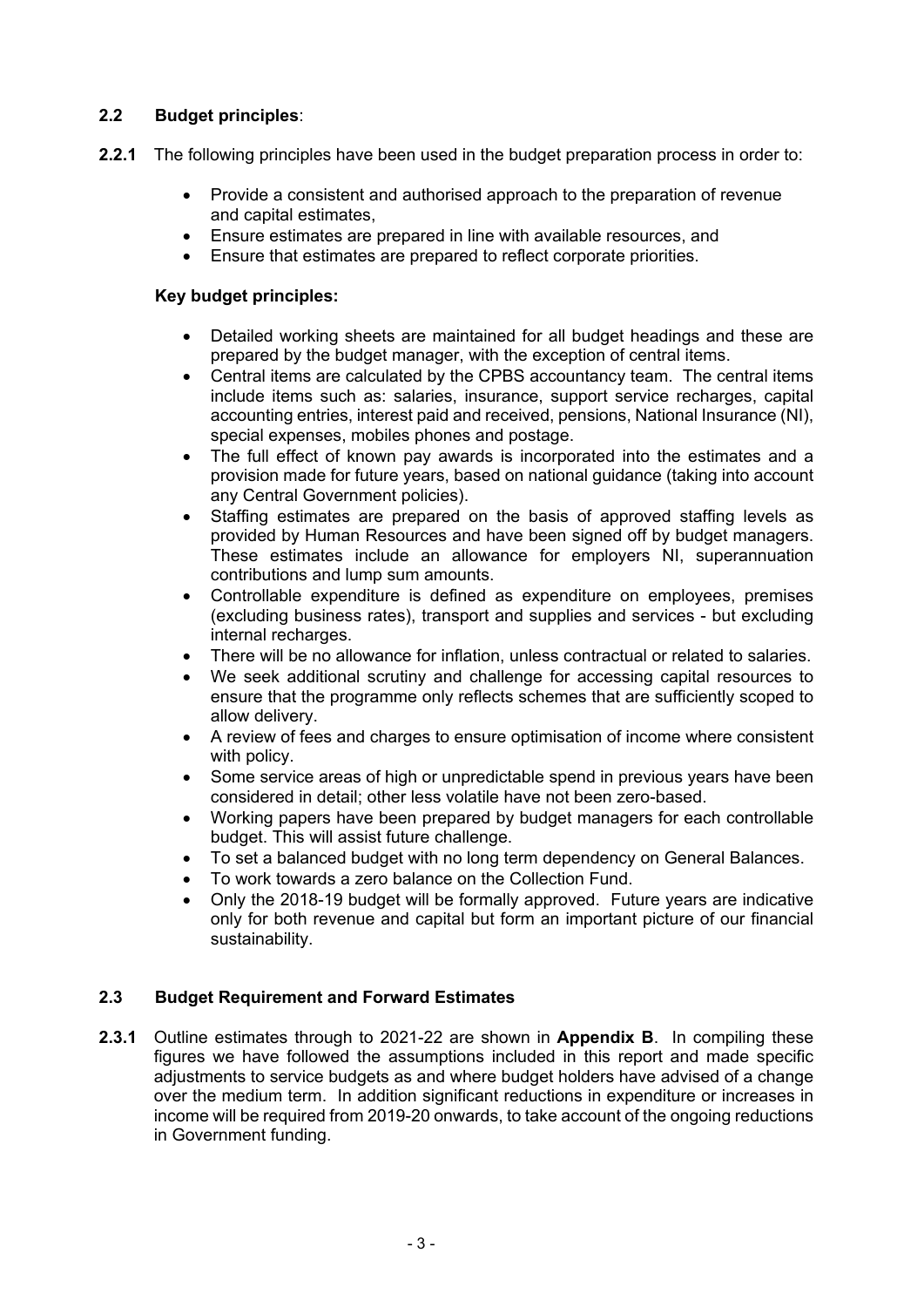- **2.3.2** Work has been carried out to challenge budget costs in order to reduce both in-year and on-going base budgets without impacting on core service levels. However the Council will experience increasing inflationary pressures on core budgets and continuing reductions in government grant funding, as well as further uncertainty on business rates retention. The Council's transformational Moving Forward Programme, an efficiency and income generation programme, is currently in progress. The Estimates comprising the 2018-19 revenue budget include benefits from these activities, which will in turn underpin a sustainable financial position in the longer term.
- **2.3.3** As part of the Moving Forward Programme, a number of potential schemes have been explored at officer level to generate savings and increase income. Areas being considered which currently have a high level of spend or which require a greater review to reduce costs and provide services differently include:
	- Consideration of fees and income policies (including Internal review and benchmarking exercise),
	- Review of publicly owned assets including a strategic asset plan review and consideration of alternative management models,
	- Grants Review,
	- Further shared service opportunities,
	- Growth opportunities including generating income streams from asset ownership,
	- Green Waste and further waste opportunities, and
	- Welland Homes, South Holland Homes and any joint venture opportunities
	- Investment in commercialisation including commercial assets

## **3. General Fund Budget & Financing 2018-19**

## **3.1 External Financing – 2018-19 Provisional Settlement**

#### **3.1.1 Background**

The provisional Settlement consultation paper for 2018-19 was released on 19 December 2017. There were a number of areas of change affecting 2018-19 and more particularly future years and these are covered below and as part of the relevant sections of the budget report.

As part of the Settlement, it was announced that the Business Rates Pilot bid for the Greater Lincolnshire Area, of which the District is part, has been successful. The bid will trial 100% business rates retention for one year only with any additional rates generated being used across Lincolnshire for projects aimed at economic and housing growth. Business rates retention will be set at 75% from 2020-21 onwards and Revenue Support Grant will be incorporated into the baseline.

Only a small amount of the Local Government Settlement is now received in the form of Revenue Support Grant (RSG) (£271k in 2019/20 only). Instead of receiving a fixed funding amount from government, since 1 April 2013 we have been increasingly reliant on a new model which is geared towards the local raising of funds. Changes to schemes in respect of non-domestic rates (NDR) and localised council tax reduction scheme (LCTRS) have brought a greater degree of risk and variability to the Council's funding.

Under this government policy a proportion of NDR income is retained by district and county councils through a system of top-ups and tariffs. The remaining NDR income is centralised by government and distributed back to local authorities through the formula grant process.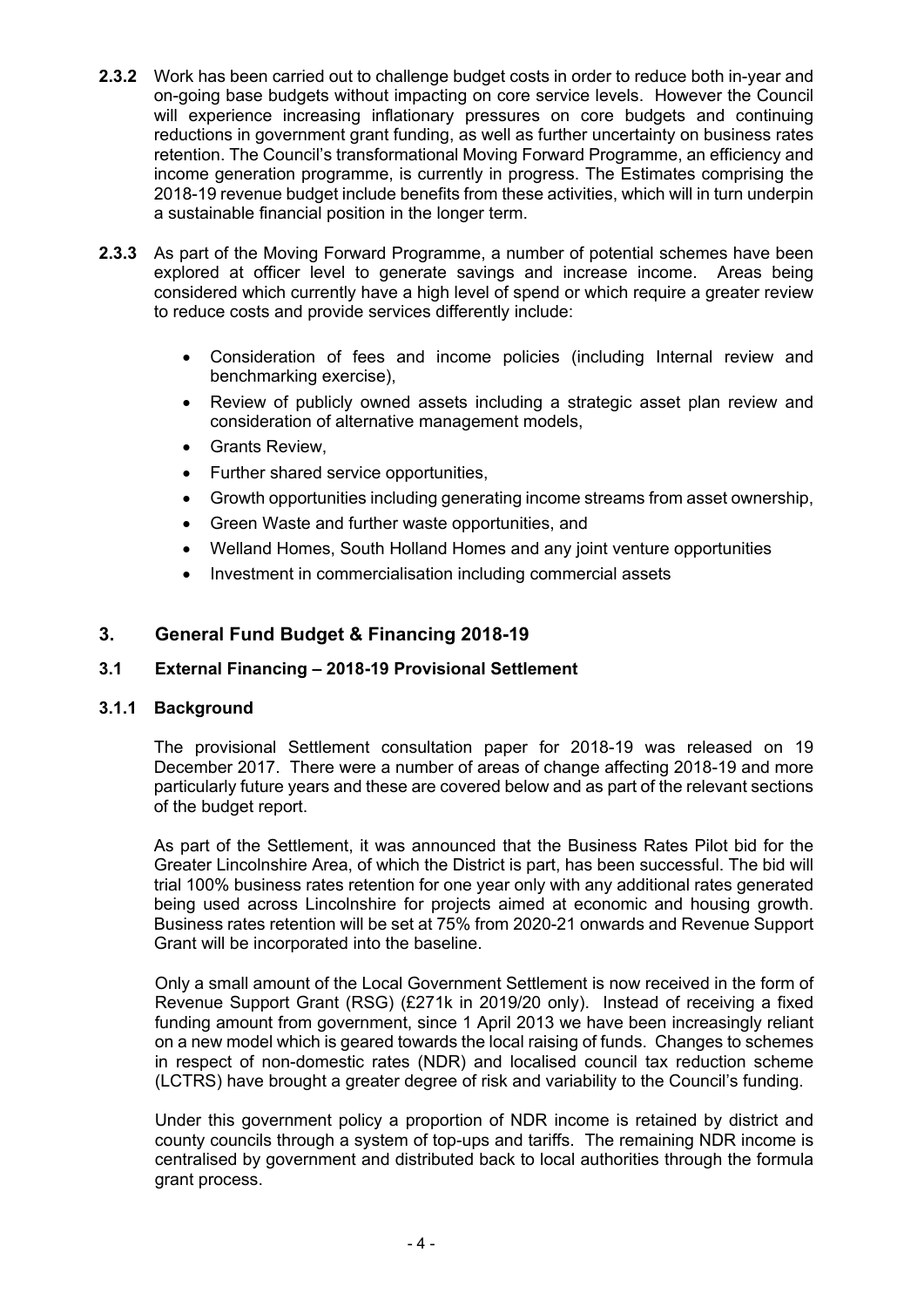As well as the potential for the authority to attract additional income through retained business rates there is also the risk of uncertainty through a reduction in the amount of business rates that it collects. One of the key areas of uncertainty relates to appeals against rateable values for business premises, with the potential for successful appeals being backdated for a number of years. The Settlement also confirmed that there would be a re-set of the Business Rates Baseline in 2020-21. This presents a potentially significant risk to future levels of funding.

In addition, the Council has been re-admitted to the Lincolnshire Business Rates Pooling arrangement for 2018-19. This has been made possible following the reduction in risk attached to major appeals on the level of business rates from Power Stations in the district. This arrangement will benefit the level of business rates returned to the District in 2018-19 (estimated at approximately £350k).

# **3.1.2 Revenue Support Grant (RSG)**

Due to the success of the Business Rates Pilot the Council will not receive RSG in 2018- 19. This value (£693k) will now be incorporated into the level of retained Business Rates. As the Business Rates Pilot is currently announced for one year only, the final assumed year of RSG will be 2019-20 and the value below is that agreed as part of the 4-year Settlement agreement in 2016. As part of the Settlement it was announced that from 2020-21 the introduction of business rates retention (BRR) will incorporate a new needs formula with RSG incorporated into this. As such RSG will cease from 2020-21. This has already been factored into the Council's MTFS.

| <b>Financial Year</b>     | <b>RSG</b><br><b>Receivable</b><br>£000 |
|---------------------------|-----------------------------------------|
|                           |                                         |
| 2017-18 (for information) | (1,072)                                 |
| 2018-19                   | Nil                                     |
| 2019-20                   | (271                                    |
| 2020-21                   | Nil                                     |
| 2021-22                   | Nil                                     |

# **3.1.3 New Homes Bonus (NHB)**

The Settlement did not include any changes to the existing New Homes Bonus scheme. The current scheme, agreed as part of the 2017-18 consultation, includes:

- A reduction in the number of years payments are made from 5 years in 2017-18 to 4 years from 2018-19 (for existing and future years allocations),
- No payment to be made on housing growth up to 0.4% of the council tax base in each year, which for South Holland District Council in 2018-19 equates to approximately £208k per annum,
- No proposals to withhold payments of NHB in 2018-19 for homes built following an appeal, and
- No proposal to withhold payments for areas without a local plan.

The Council has annualy utilised £286k of New Homes Bonus to support the General Fund Budget each year. From 2018-19 this element of NHB will no longer be contributed to the revenue budget and all NHB will be invested through the Investment and Growth Reserve.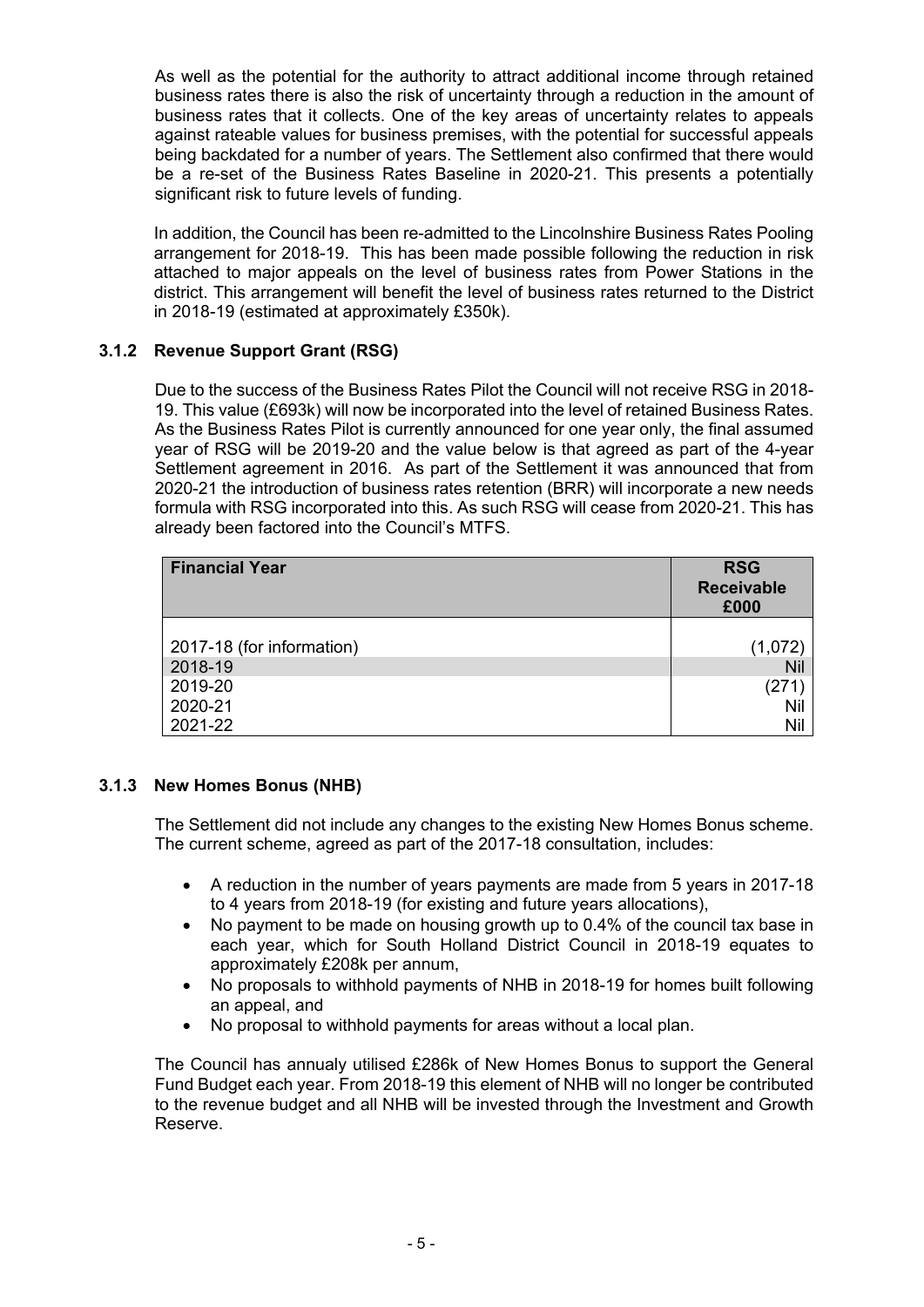The Council has been awarded £1.007m for 2018/19. This is made up of the following 4 year amounts:

| 2015-16 (yr5) | £288,148 |
|---------------|----------|
| 2016-17 (yr6) | £364,838 |
| 2017-18 (yr7) | £225,172 |
| 2018-19 (yr8) | £128,345 |

As can be seen above, the reward payments have been declining in recent years due to changes in the methodology for calculating the NHB and due to a reduction in the number of units completed. The MTFS assumes that payments will continue at the same level as that received in 2018/19. However, work will be undertaken to asses whether the Council could receive higher amounts in future years. The total estimated values of NHB over the MTFS are given below. The removal of the use of NHB to support the budget means that the Council will contribute an additional £176k to the Investment and Growth Reserve compared to that assumed in last years MTFS despite the projected overall reduction in the values received.

|         | <b>Total</b><br><b>NHB</b><br><b>Receivable</b><br>£000 | To<br><b>General</b><br><b>Fund</b><br><b>Budget</b><br>£000 | To<br><b>Investment</b><br>& Growth<br><b>Reserve</b><br>£000 | <b>Contribution</b><br>to I&G in<br>2017-18<br><b>MTFP</b><br>£000 | Change<br>£000 |
|---------|---------------------------------------------------------|--------------------------------------------------------------|---------------------------------------------------------------|--------------------------------------------------------------------|----------------|
| 2017-18 | (1, 385)                                                | (286)                                                        | (1,099)                                                       | (1,099)                                                            | 0              |
| 2018-19 | (1,007)                                                 | (0)                                                          | (1,007)                                                       | (817)                                                              | (190)          |
| 2019-20 | (847)                                                   | (0)                                                          | (847)                                                         | (754)                                                              | (93)           |
| 2020-21 | (610)                                                   | (0)                                                          | (610)                                                         | (615)                                                              | 5              |
| 2021-22 | (513)                                                   | (0)                                                          | (513)                                                         | (615)                                                              | 102            |
|         |                                                         |                                                              |                                                               |                                                                    | (176)          |

## **3.1.4 Rural Services Delivery Grant (RSDG)**

This grant is paid to the upper quartile of local authorities based on the super-sparsity indicator. Similar to the position with Revenue Support Grant the Council will not receive RSDG in 2018-19 by virtue of its Pilot status It is not known if the grant will continue beyond 2019-20 so the MTFS does not include any values for those future years. The amounts included within the draft budget are:

| <b>Financial Year</b>     | <b>RSDG</b><br><b>Receivable</b><br>£000 |
|---------------------------|------------------------------------------|
|                           |                                          |
| 2017-18 (for information) | (128)                                    |
| 2018-19                   |                                          |
| 2019-20                   | (128)                                    |
| 2020-21                   |                                          |
| 2021-22                   |                                          |

## **3.1.5 Business Rates (NDR)**

A revaluation exercise for business rates took effect from 1 April 2017. This was a revenue neutral exercise nationally, however at a local level bills and income may rise or fall, dependent on the mix of businesses in an area. The 2017-18 Settlement included a formula which aimed to adjust local authorities' income to ensure (as far as is practicable) that the retained income was the same after revaluation as immediately before. At the time of the revaluation of business rates future increases were linked to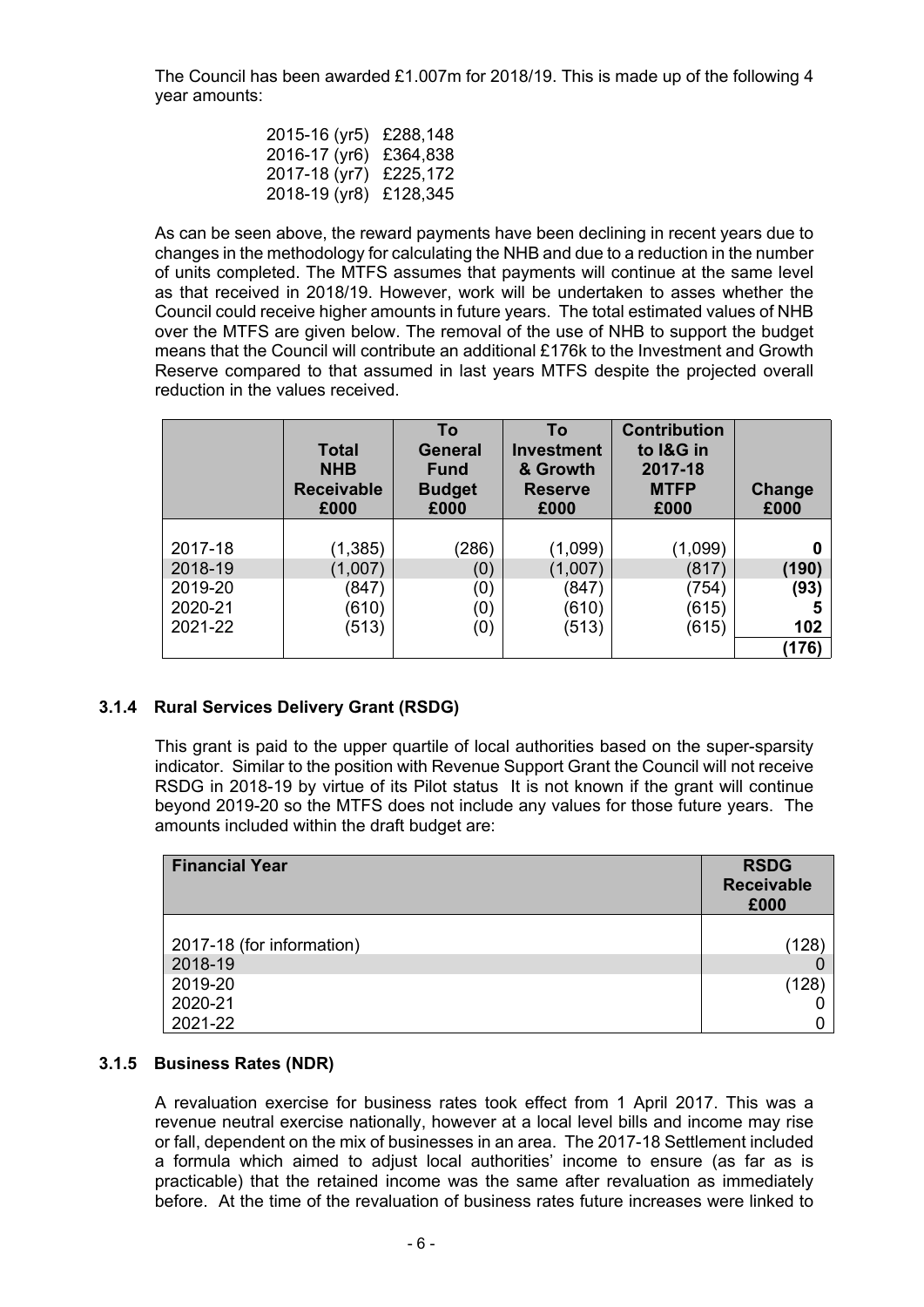the level of RPI. The recent Autumn Budget has changed the basis for such increases linking them to the lower rate of CPI from 1 April 2018 (3.0% compared to 3.9%). The Government has said that it will compensate Local Authorities for this reduction in the amount of rates that will be collected.

The Settlement confirmed the success of the Lincolnshire Business Rates Pilot Bid as mentioned in paragraph 3.1.1 above. The arrangements for the distribution of any additional growth amounts through the Pilot are not yet known. Further information on this will be provided to members as it becomes established. If there is additional business rates growth then this will not be received until 2019-20.

The success of the Pilot means that no RSG or RSDG will be paid in 2018-19. However, this will be incorporated into the value of business rates retained by the Council. The estimates show that projected retained Business Rates for 2018-19 is significantly higher than in 2017-18. This growth has contributed to a net surplus position for the 2018-19 budget. The estimates as presented has moved this growth into the Council Tax Reserve. This will provide a buffer for the Council against future buisness rates volatility.

The Settlement also made a number of further announcements regarding the future of business rates and local government funding beyond 2018/19. These were notably:

- 100% business rates retention (BRR) will be reduced to 75% and start in 2020- 21. Consultation will be held on this. The impact of this is not known or reflected in the MTFS at this stage,
- BRR will be introduced alongside a new needs formula to provide a new funding baseline. Again the impact of this is not yet known, and
- Business rates baseline reset will occur in 2020-21. This does present a potentially significant risk to future levels of funding. Growth in the business rates tax base prior to the reset will benefit the Council less than that achieved after the reset.

Members should note that the above proposed changes in the retention of Business Rates from 2020-21 present a significant uncertainty around future funding levels.

|                                                          | 2017-18<br>£000   | 2018-19*2<br>£000    | 2019-20<br>£000    | 2020-21<br>£000    | 2021-22<br>£000      |
|----------------------------------------------------------|-------------------|----------------------|--------------------|--------------------|----------------------|
|                                                          |                   |                      |                    |                    |                      |
| <b>Retained Business Rates</b><br>S <sub>31</sub> Grants | (9, 137)<br>(549) | (14, 202)<br>(1,207) | (9,762)<br>(1,235) | (9,951)<br>(1,260) | (10, 145)<br>(1,285) |
| Tariff                                                   | 5,173             | 9,611                | 5,790              | 5,906              | 6,024                |
| Pre - levy Income                                        | (4, 513)          | (5,798)              | (5,207)            | (5, 305)           | (5,406)              |
| Levy to Lincs CC <sup>*1</sup>                           | 539               |                      | 235                | 228                | 222                  |
| <b>Estimated Deficit/(Surplus)</b>                       | 573               | (402)                | 0                  |                    |                      |
| on Collection Fund                                       |                   |                      |                    |                    |                      |
| <b>Net Retained Business</b>                             | (3, 401)          | (6, 200)             | (4, 972)           | (5,077)            | (5, 184)             |
| rates Income                                             |                   |                      |                    |                    |                      |
| Net gain from the Pool                                   | ΝA                | <b>NA</b>            | (351)              | (342)              | (332)                |

The values for retained business rates in the estimates are detailed below:

*Notes to Table*:

- \*1 Paid to Government in 2017-18 as outside the Lincolnshire Pool. No Levy in 2018-19 as part of the Pilot.
- \*2 Based on the NNDR1 return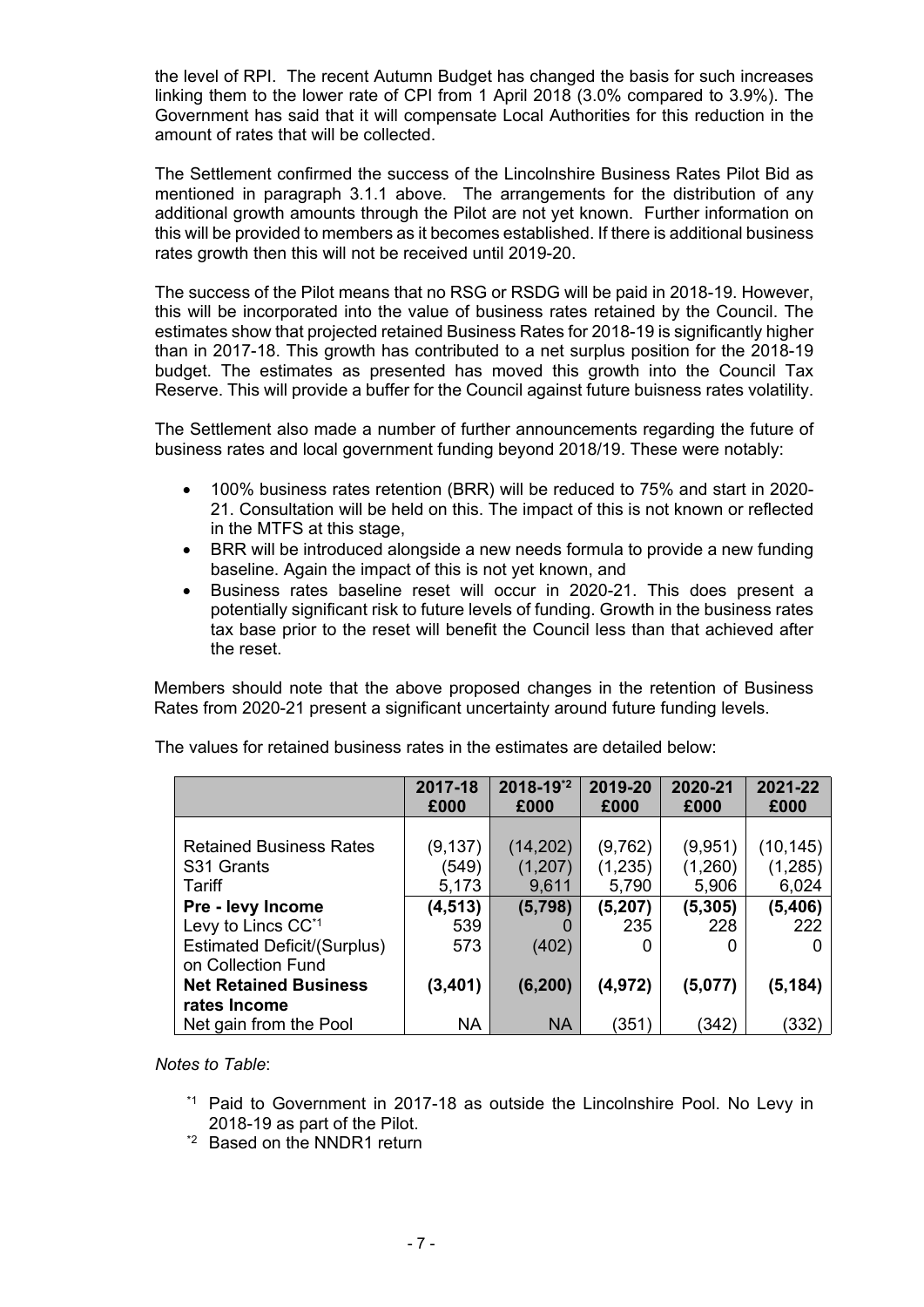## **3.2 Collection Fund**

- **3.2.1** Each year the Council is required to calculate the balance on its Collection Fund.
- **3.2.2** Current estimates indicate a £79k surplus in 2018-19 for council tax with a zero balance assumed in future years.
- **3.2.3** In addition there is an estimated Business Rates surplus of £402k in the 2018-19 budget with a zero balance assumed in future years. The surplus on the Collection Fund in 2018-19 arises largely as a result of the withdrawal of appeals on power stations in 2017- 18. This change has provided a benefit in 2018-19 from the Collection Fund surplus but will result in an increased Levy payment to the government in 2017-18 (approx. £365k). Depending upon the ultimate 2017-18 Outturn position this increased Levy payment may need to be funded from reserves.

## **3.3 Council Tax Base**

- **3.3.1** Delegated authority was given to the S151 Officer to approve the tax base, as, by law, this must be set in the period 1 December to 31 January each financial year. The local Tax Base has now been revised to reflect:
	- Changes to the baseline number of properties during 2017,
	- The impact of the Local Council Tax Support Scheme (no change for 2018-19), and
	- Assumed growth.
- **3.3.2** The Council Tax base for 2018-19 is 27,302 properties, an increase of 410 properties (1.52%) over the final 2017-18 tax base giving additional income of approximately £204k. An ongoing increase of 1.5% per annum is assumed over the MTFS period.

# **3.4 Council Tax**

**3.4.1** For District Councils the 2018-19 Settlement lifted the referendum limit on Council Tax increases from 2% to 3%, or up to £5 on a Band D Bill if this is higher (this value is unchanged). The MTFS assumes an increase of up to £5 per annum, which represents a 3.03% uplift in 2018/19. In future years the Council has the option of applying a 3.0% increase where this is higher than £5,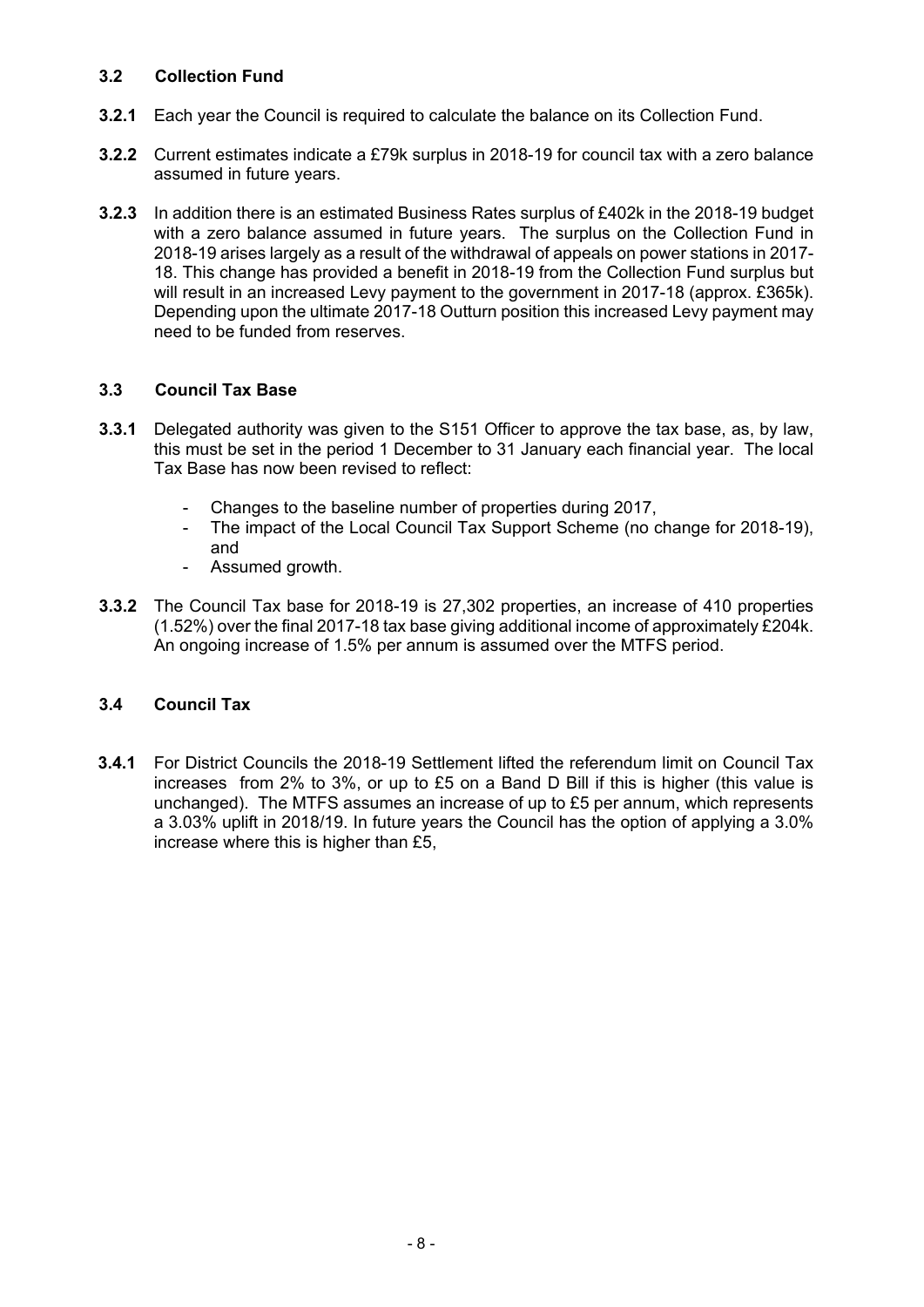# **3.4.2** The following table shows the estimated level of Council Tax for the MTFS period.

|    |                                                                                 | 2017-18<br>£000         | 2018-19<br>£000         | 2019-20<br>£000         | 2020-21<br>£000         | 2021-22<br>£000         |
|----|---------------------------------------------------------------------------------|-------------------------|-------------------------|-------------------------|-------------------------|-------------------------|
| A  | <b>Council Tax base (band D</b><br>equivalents) *                               | 26,892                  | 27,302                  | 27,575                  | 27,851                  | 28,129                  |
| В  | Council Tax band D (£.p.)<br>Annual increase (£.p.)<br><b>Annual increase %</b> | 164.84<br>5.00<br>3.13% | 169.83<br>4.99<br>3.03% | 174.78<br>4.95<br>2.91% | 179.73<br>4.95<br>2.83% | 184.68<br>4.95<br>2.75% |
| C. | <b>Annual Council tax</b><br>collected (a x b)                                  | (4, 433)                | (4,637)                 | (4,820)                 | (5,006)                 | (5, 195)                |
| D  | <b>Surplus on Collection</b><br>Fund                                            | (65)                    | (79)                    | 0                       | 0                       |                         |
|    | Gross Council Tax (c + d)                                                       | (4,498)                 | (4.716)                 | (4,820)                 | (5,006)                 | (5,195)                 |

\* the tax base for 2018-19 has increased by 1.52% and is assumed to increase by 1.5% for each year thereafter.

**3.4.3** The following table sets out the estimated 2018-19 Council Tax for each Property Band and the changes over 2017-18 values:

| <b>Band</b> | <b>Ratio</b> | 2017-18 | 2018-19 | 2017-18 to 2018-19 change |               |
|-------------|--------------|---------|---------|---------------------------|---------------|
|             |              |         |         | <b>Annual</b>             | <b>Weekly</b> |
|             |              | £       | £       | £                         |               |
|             |              |         |         |                           |               |
| А           | 6/9          | 109.89  | 113.22  | 3.33                      | 0.06          |
| B           | 7/9          | 128.21  | 132.09  | 3.88                      | 0.07          |
| C           | 8/9          | 146,52  | 150.96  | 4.44                      | 0.09          |
| D           | 9/9          | 164.84  | 169.83  | 4.99                      | 0.10          |
| E           | 11/9         | 201.47  | 207.57  | 6.10                      | 0.12          |
| F           | 13/9         | 238.10  | 245.31  | 7.21                      | 0.14          |
| G           | 15/9         | 274.73  | 283.05  | 8.32                      | 0.16          |
| Н           | 18/9         | 329.68  | 339.66  | 9.98                      | 0.19          |
|             |              |         |         |                           |               |

**3.4.4** The table below details the proposed council Tax band D information for the precepting authorities in South Holland DC (Subject to Confirmation).

| <b>Authority</b>                                                           | <b>Proposed</b><br>band D<br>2018-19 | <b>Increase</b><br>over<br>2017-18<br>£ | <b>Increase</b><br>over<br>2017-18<br>$\%$ |
|----------------------------------------------------------------------------|--------------------------------------|-----------------------------------------|--------------------------------------------|
|                                                                            | (E.p)                                |                                         |                                            |
| <b>Lincolnshire County Council</b><br><b>Police and Crime Commissioner</b> |                                      |                                         |                                            |
| South Holland DC                                                           | 169.83                               | 4.99                                    | 3.03%                                      |
| Parishes (average)                                                         | 36.99                                | 2.87                                    | 8.41%                                      |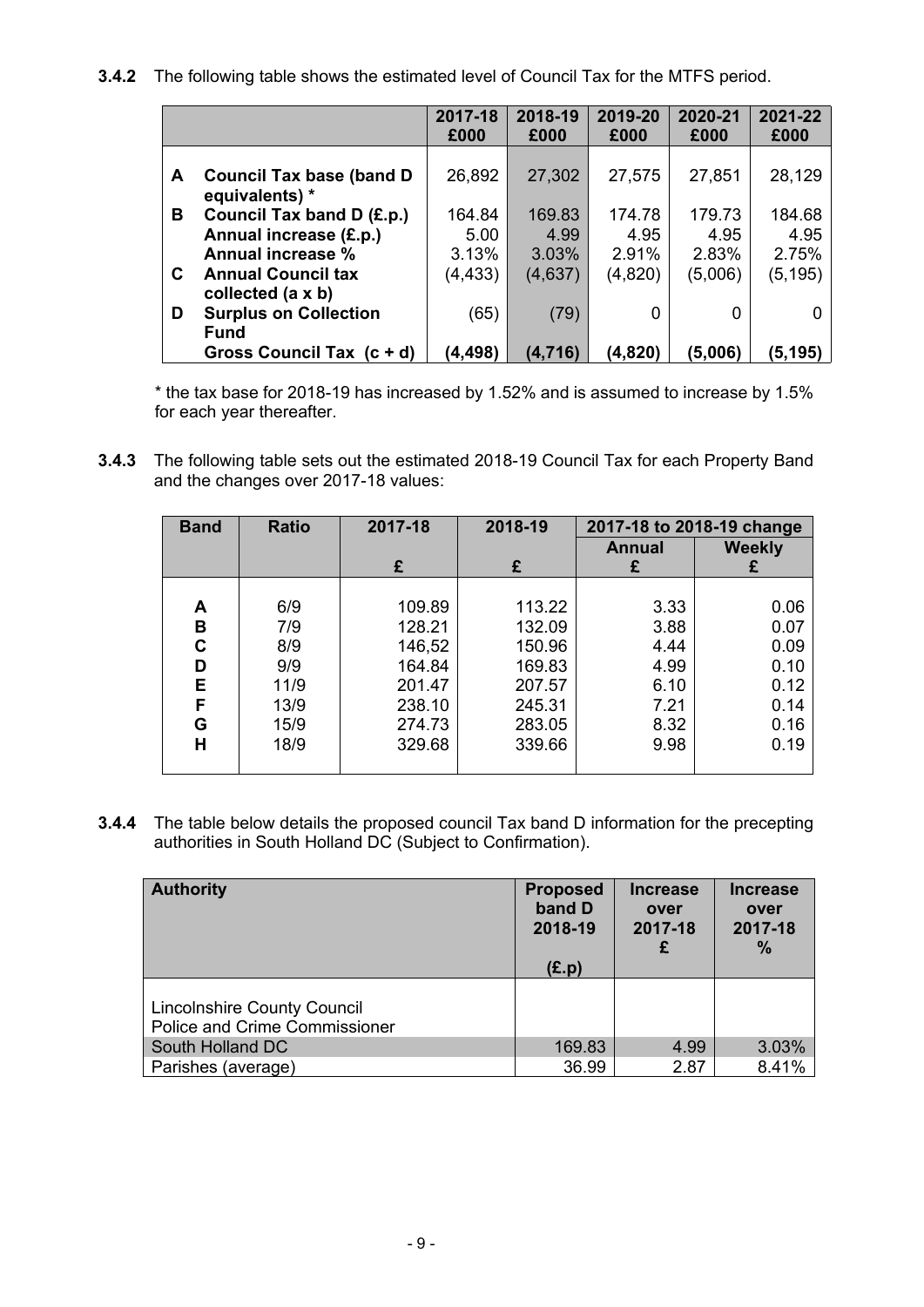**3.4.5** The following chart shows the Band D Council Tax levels (excluding parish precepts) for Lincolnshire Councils for 2017-18

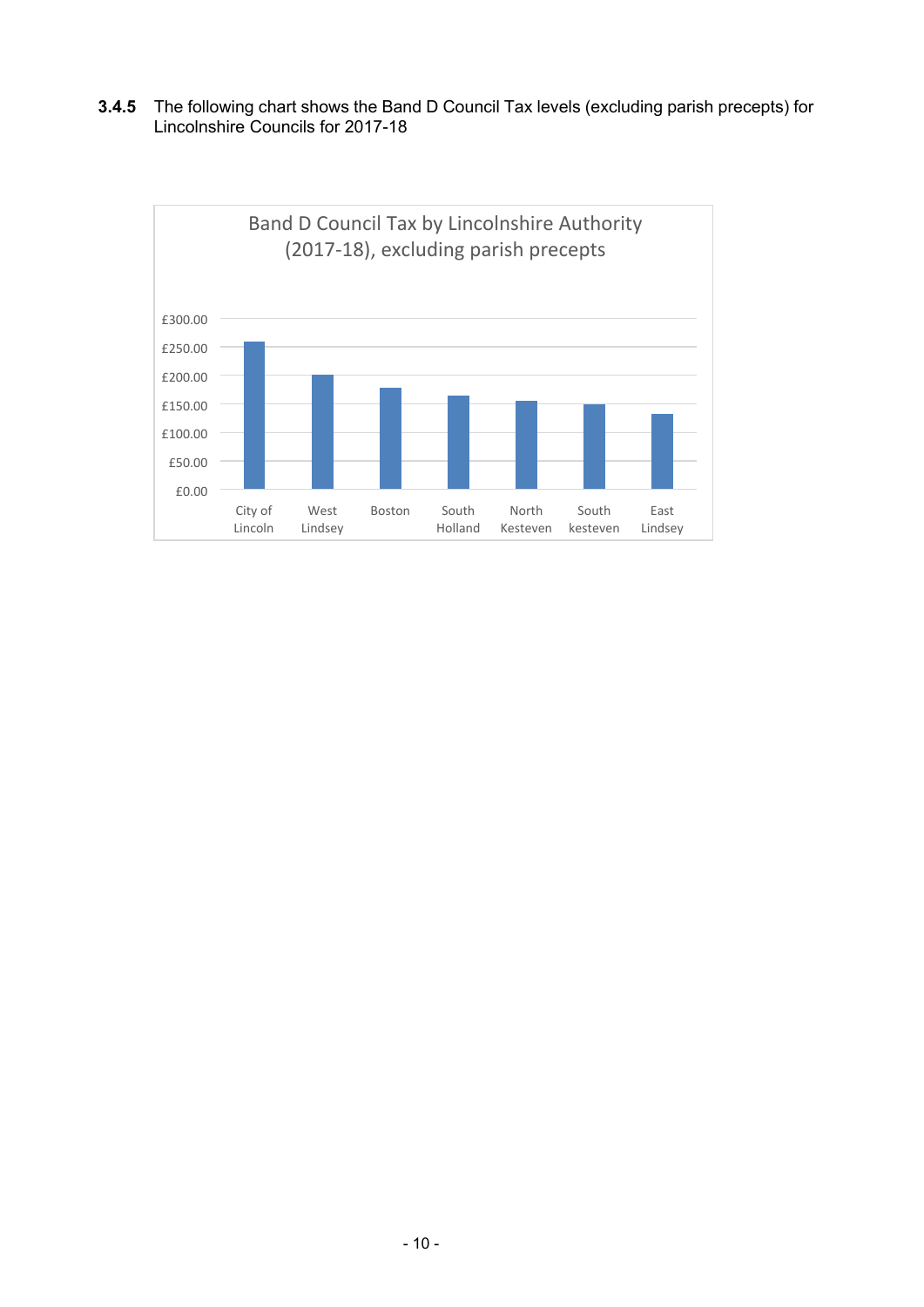# **3.5 Budget Summary 2018-19**

## **3.5.1 Total Financing – 2017-18 to 2021-22**

The table below shows the impact of the 2018-19 settlement within the overall financing of the authority:

| <b>Source of Financing</b>                                                                           | 2017-18<br>£'000               | 2018-19<br>£'000               | 2019-20<br>£'000             | 2020-21<br>£'000        | 2021-22<br>£'000          |
|------------------------------------------------------------------------------------------------------|--------------------------------|--------------------------------|------------------------------|-------------------------|---------------------------|
| <b>Council Tax</b><br>Non Domestic Rates<br><b>Revenue Support Grant</b><br>(RSG)                    | (4, 433)<br>(3,974)<br>(1,072) | (4,637)<br>(5,798)<br>$\Omega$ | (4,820)<br>(4, 972)<br>(271) | (5,006)<br>(5,077)<br>0 | (5, 195)<br>(5, 184)<br>0 |
| <b>Rural Service Delivery</b><br>Grant                                                               | (128)                          | $\overline{0}$                 | (128)                        | 0                       | 0                         |
| <b>New Homes Bonus Grant</b>                                                                         | (1, 385)                       | (1,007)                        | (847)                        | (610)                   | (513)                     |
| <b>Spalding Special</b><br><b>Expenses</b>                                                           | (204)                          | (216)                          | (221)                        | (225)                   | (230)                     |
| Town & Parish Councils                                                                               | (713)                          | (794)                          | (810)                        | (826)                   | (843)                     |
| <b>Collection Fund</b><br>Deficit/(Surplus) - Non<br><b>Domestic Rates</b><br><b>Collection Fund</b> | 573                            | (402)                          | $\mathbf 0$                  | $\Omega$                | 0                         |
| Deficit/(Surplus) - Council<br>Tax                                                                   | (65)                           | (79)                           | $\mathbf 0$                  | $\mathbf{0}$            | 0                         |
| <b>Total Financing</b>                                                                               | (11, 401)                      | (12, 933)                      | (12,070)                     | (11, 744)               | (11, 964)                 |
| <b>Band D Charge</b>                                                                                 | £164.84                        | £169.83                        | £174.78                      | £179.73                 | £184.68                   |
| <b>Tax Base</b>                                                                                      | 26,892                         | 27,302                         | 27,575                       | 27,851                  | 28,129                    |
| <b>Band D cost per week</b>                                                                          | £3.17                          | £3.27                          | £3.36                        | £3.46                   | £3.55                     |

## **3.6 Draft 2018-19 General Fund Estimates**

The table below shows the draft budget estimates for 2018-19 analysed by type of expenditure/income as shown in Appendix B.

- **3.6.1** The estimates show a net balanced position for 2018-19, after transfers to reserves. This position has arisen mainly due to the increased level of retained business rates from the Pilot. In addition the following main variances from 2017/18 should be noted:
	- A surplus on the NDR Collection Fund of £402k as a result of the withdrawal of the power station appeals (in 2017/18 the collection fund had a £573k deficit – a net £975k beneficial movement)
	- The impact of an assumed 2% pay award and incremental pay progression on employee budgets,
	- An increasing pension fund deficit,
	- Ongoing delivery of Moving Forward Savings, and
	- Additional income through grants, rents, fees and charges.
- **3.6.2** All budgets have been subject to "budget challenge" by the Section 151 officer which has allowed significant operational budget reductions to be made in order to deliver a balanced budget in 2018-19.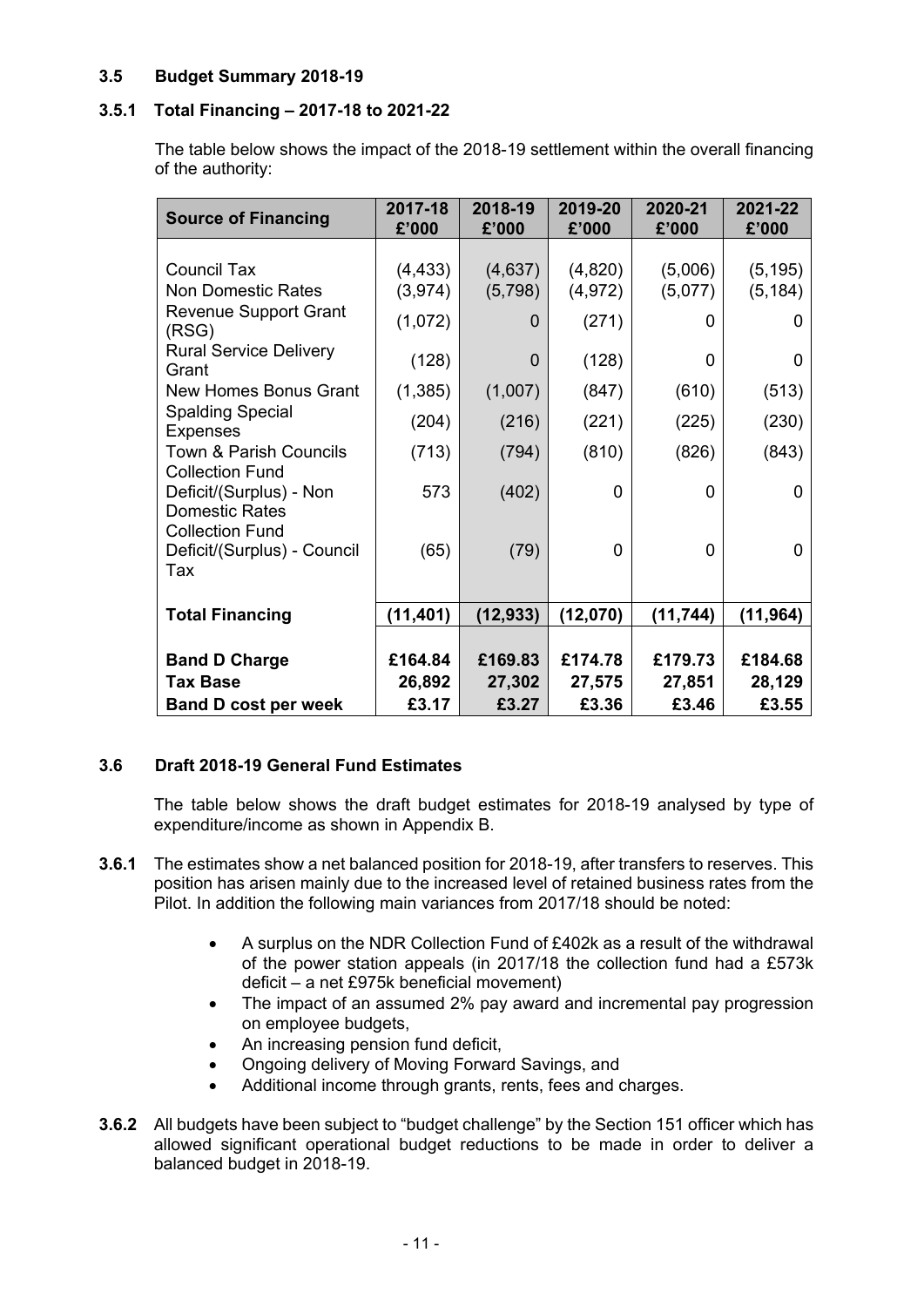- **3.6.3** Budget forecasts include provision for a number of new/extended services to be funded from a combination of reserves, savings and additional income including:
	- The Delivery Unit,
	- The Procurement and Contracts Unit, and
	- Provision in 2018-19 for "Pride in South Holland".
- **3.6.4** Notes providing further explanations of major variances between the two years are given in section 3.7. Please note that variances against both 2017-18 Original Estimates and Revised Estimates are shown as the 2017-18 budgets have moved significantly as a result of the Place Review and other service developments.

|                                              | 2017-18         | 2017-18         |                 |                 |                 |
|----------------------------------------------|-----------------|-----------------|-----------------|-----------------|-----------------|
| <b>Description</b>                           | <b>Original</b> | <b>Revised</b>  | 2018-19         | <b>Variance</b> | <b>Variance</b> |
|                                              | <b>Estimate</b> | <b>Estimate</b> | <b>Estimate</b> | from OE         | from RE         |
|                                              | £'000           | £'000           | £'000           | £'000           | £'000           |
| Employees                                    | 6,677           | 6,799           | 7,582           | 905             | 783             |
| Premises                                     | 926             | 926             | 947             | 21              | 21              |
| Transport                                    | 783             | 749             | 772             | (11)            | 23              |
| <b>Supplies &amp; Services</b>               | 2,660           | 3,068           | 3,393           | 733             | 325             |
| Transformation                               | 273             | 273             | 343             | 70              | 70              |
| <b>Drainage Board Levies</b>                 | 2,350           | 2,350           | 2,384           | 34              | 34              |
| <b>Parish Precepts</b>                       | 713             | 713             | 794             | 81              | 81              |
| <b>Third Party Payments</b>                  | 2,608           | 3,200           | 3,259           | 651             | 59              |
| <b>Transfer Payments (including</b>          | 19,341          | 19,599          | 20,430          | 1,090           | 832             |
| <b>Housing Benefits)</b>                     |                 |                 |                 |                 |                 |
| Depreciation & Impairment                    | 986             | 986             | 1,030           | 44              | 44              |
| Charges                                      |                 |                 |                 |                 |                 |
| <b>Direct Revenue Financing</b>              | 3,750           | 3,750           | 100             | (3,650)         | (3,650)         |
| Capital - Contra Entries                     | (1,061)         | (1,322)         | (1, 105)        | (44)            | 217             |
| <b>Transfers</b><br>to/(from)                | (3, 335)        | (4,046)         | 639             | 3,974           | 4,685           |
| <b>Earmarked Reserves</b>                    |                 |                 |                 |                 |                 |
| <b>Transfers</b><br>to/from<br>General       | (301)           | $\mathbf 0$     | $\Omega$        | 301             | $\mathbf 0$     |
| Reserve                                      |                 |                 |                 |                 |                 |
| <b>Total Expenditure</b>                     | 36,371          | 37,045          | 40,569          | 4,198           | 3,524           |
|                                              |                 |                 |                 |                 |                 |
| Rents & Service Charges                      | (760)           | (760)           | (1,021)         | (261)           | (261)           |
| Fees & Charges                               | (3,637)         | (3,656)         | (3,733)         | (96)            | (77)            |
| Grants, Reimbursements<br>&<br>Contributions | (19, 552)       | (19, 552)       | (20, 863)       | (1, 311)        | (1, 311)        |
| <b>Investment Income</b>                     | (88)            | (88)            | (196)           | (108)           | (108)           |
| Recharges                                    | (934)           | (1,588)         | (1,823)         | (890)           | (235)           |
| <b>Total Income</b>                          | (24, 970)       | (25, 644)       | (27, 636)       | (2,666)         | (1, 992)        |
|                                              |                 |                 |                 |                 |                 |
| <b>Net Expenditure</b>                       | 11,401          | 11,401          | 12,933          | 1,532           | 1,532           |
|                                              |                 |                 |                 |                 |                 |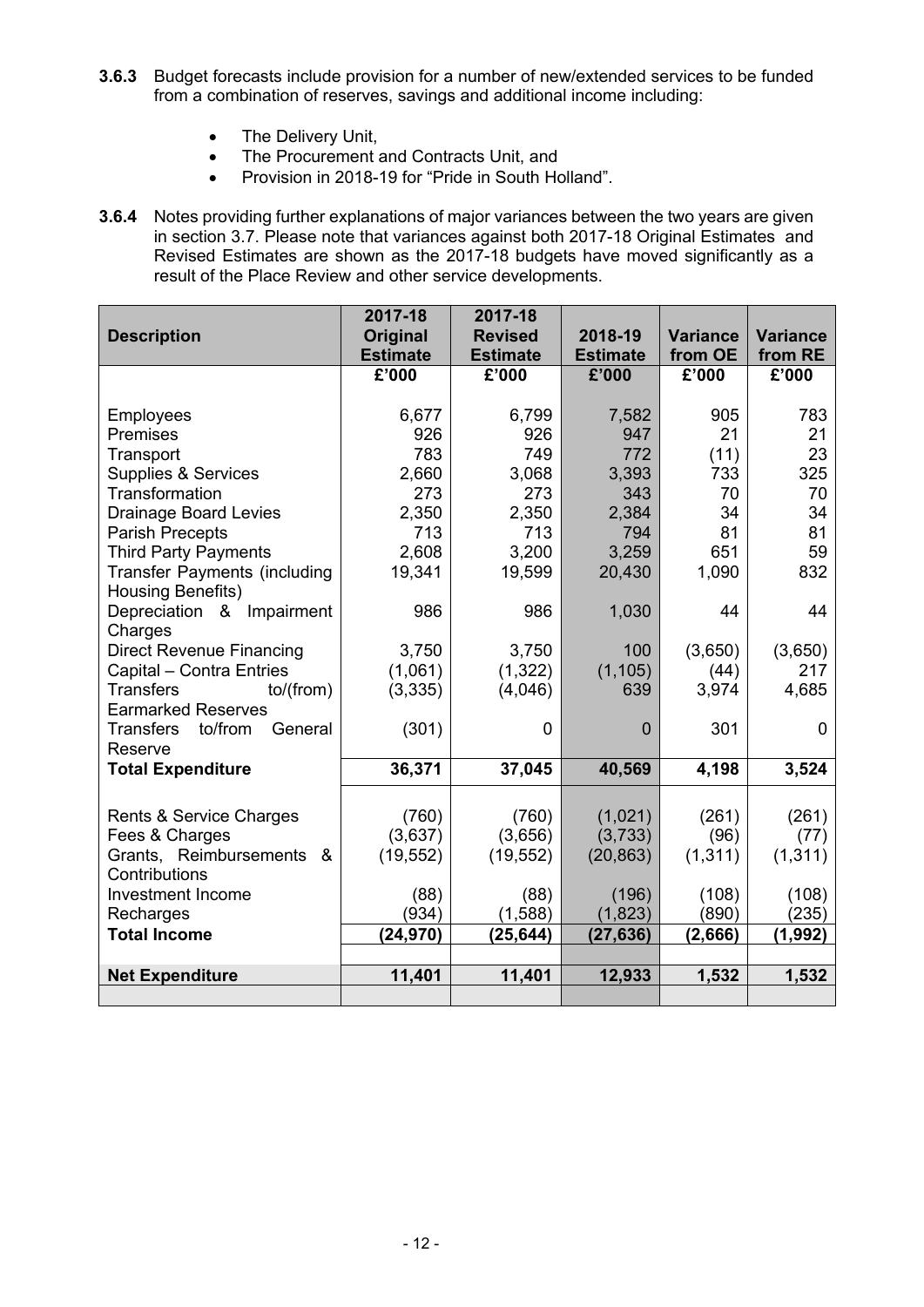**3.6.5** As shown at Appendix B the MTFS current forecast for 2019-20 to 2021-22 shows a deficit in each year as follow:

| £000              | 2018/19  | 2019/20   | 2020/21  | 2021/22 |
|-------------------|----------|-----------|----------|---------|
| Net Expenditure   | 12,933   | 12,545    | 12,368   | 12,529  |
| Financing         | (12,933) | (12, 170) | (11.744) | 11,964  |
| <b>Budget gap</b> |          | 475       | 624      | 564     |

## **3.7 Explanation of 2018/19 Budgets:**

## **3.7.1 Moving Forward Savings**

Efficiency savings from the Moving Forward Programme are included in the budget as follows:

| Year    | <b>Built into</b><br><b>Service</b><br><b>Budgets</b><br>£'000 | <b>Savings</b><br>Still to be<br><b>Identified</b><br>£'000 | <b>Total MF</b><br><b>Savings</b><br><b>Target</b><br>£'000 |
|---------|----------------------------------------------------------------|-------------------------------------------------------------|-------------------------------------------------------------|
| 2018-19 | 672                                                            | 313                                                         | 985                                                         |
| 2019-20 | 759                                                            | 346                                                         | 1,105                                                       |
| 2020-21 | 956                                                            | 149                                                         | 1,105                                                       |
| 2021-22 | 1,027                                                          | 78                                                          | 1,105                                                       |

A number of major Phase 1 Projects are now substantially complete including the Priory Road Review, the Place Review and the initial investment in Welland Homes. Savings of £672k have now been built into individual service budgets. Of the overall £1.1m target, it is now forecast that action taken to date will deliver in excess of £1m with further proposals still to be implemented which should ensure that targets are achieved.

In addition the next phase of the Moving Forward programme will extend the savings agenda to address a number of additional significant projects to deliver further ongoing savings within the MTFP. These savings are not built into current forecasts at this stage.

In 2015/16 £1.1m of funding was agreed and set aside to provide up-front investment for the Moving Forward programme, which is now in progress. No further funding requirements have been identified at this stage. The current forecast assumes all the available funding held in reserves will be used by the end of 2019/20.

## **3.7.2 Employee Related Expenses**

The overall increase in employee costs is as a result of changes across a number of areas, notably:

- incremental pay progression and the national pay award (2% and other pay grade uplifts), The full year effect of the Place Review staff savings has been reflected in the Estimates
- approved new posts within new activities (e.g. Delivery Unit, Contracts and Procurement Unit, Grants for Growth). Some of these costs have off-setting savings,grant income or reserve contributions
- the extension to the garden waste scheme (with offsetting fee income),
- Staffing budget for the delivery of the Pride project approved by members in September 2017, funded from reserves in 2017-18 and 2018-19 only,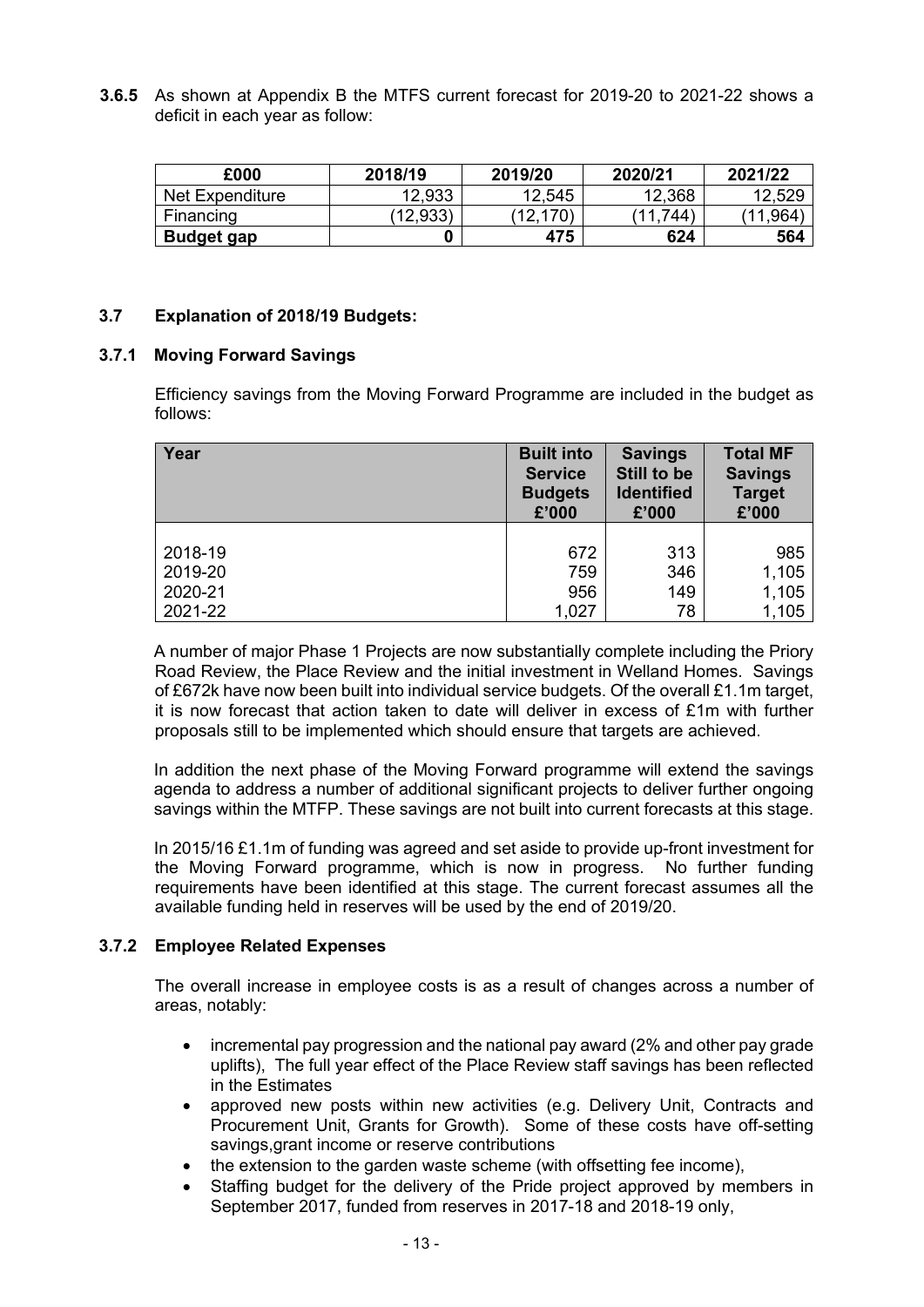- the apprentice levy and new apprenticeship programme
- an increase in the pension deficit costs; and
- The removal of a savings line in the 17-18 salary estimates which related to savings from service re-designs. The elements of this which are yet to be achieved have been moved to supplies and services budgets in 2018/19, (hence the 17-18 salary estimates were comparatively low).

Staffing budgets include a £136k salary vacancy factor which equates to 2.1% of the total salary budget. The vacancy factor has been applied at the rate of 3.5% to those service areas where there is scope to hold vacancies but it has not been applied in those areas where vacancies have to be backfilled with agency in order to ensure appropriate levels of service delivery. The vacancy factor is £16k less than in previous years, which reflects the reducing work force and a more appropriate target.

In line with the pension triennial valuation through to 2019-20 the employer's contribution rate is 16.7% for 2018-19. The secondary rate (deficit payment) increases by £64k from £507k (17/18) to £571k in 18/19 of which £407k relates to General Fund and £164k to the HRA. The amount for 2019-20 will be £638k. Figures beyond that are not currently known but an increase of £50k per annum has been built into the MTFS in future years.

## **3.7.3 Premises Related Expenses**

The main variances relate to savings made against utility budgets, offset by cost pressures for business rates, industrial unit rents and responsive repairs.

## **3.7.4 Transport**

Savings have been made where possible on mileage and lump sum budgets. Savings identified in relation to reduced vehicle fuel and maintenance costs on existing vehicles have been largely offset by the additional costs of the new garden waste vehicle being introduced from 2018-19 (this cost will be offset by income from new subscribers to the service).

## **3.7.5 Supplies & Services**

Savings have been made across a number of service budget areas although these are offset by budget pressures in respect of:

- unavoidable costs relating to ICT (new ITrent system, additional licenses and server costs):
- costs relating to the extended garden waste sevice (to be offset against income),
- increased banking charges;
- increased bed and breakfast costs; and
- Increased investment expenditure in the planning service to offset 20% increased planning fee income

Delegated members' ward budgets have been maintained at £3k per member in the base budget.

The impairment allowance for bad debts will be assessed before the final budget alongside work on Revenues and Benefits estimates.

## **3.7.6 Third Party Payments**

This budget includes contractual commitments to both Compass Point Business Services (CPBS) and Lincolnshire Legal Services.

CPBS budgets have increased by £76k as a result of the agreed re-investment in the Revenues and Benefits service. The Lincs Legal Budget has been reduced by £86k from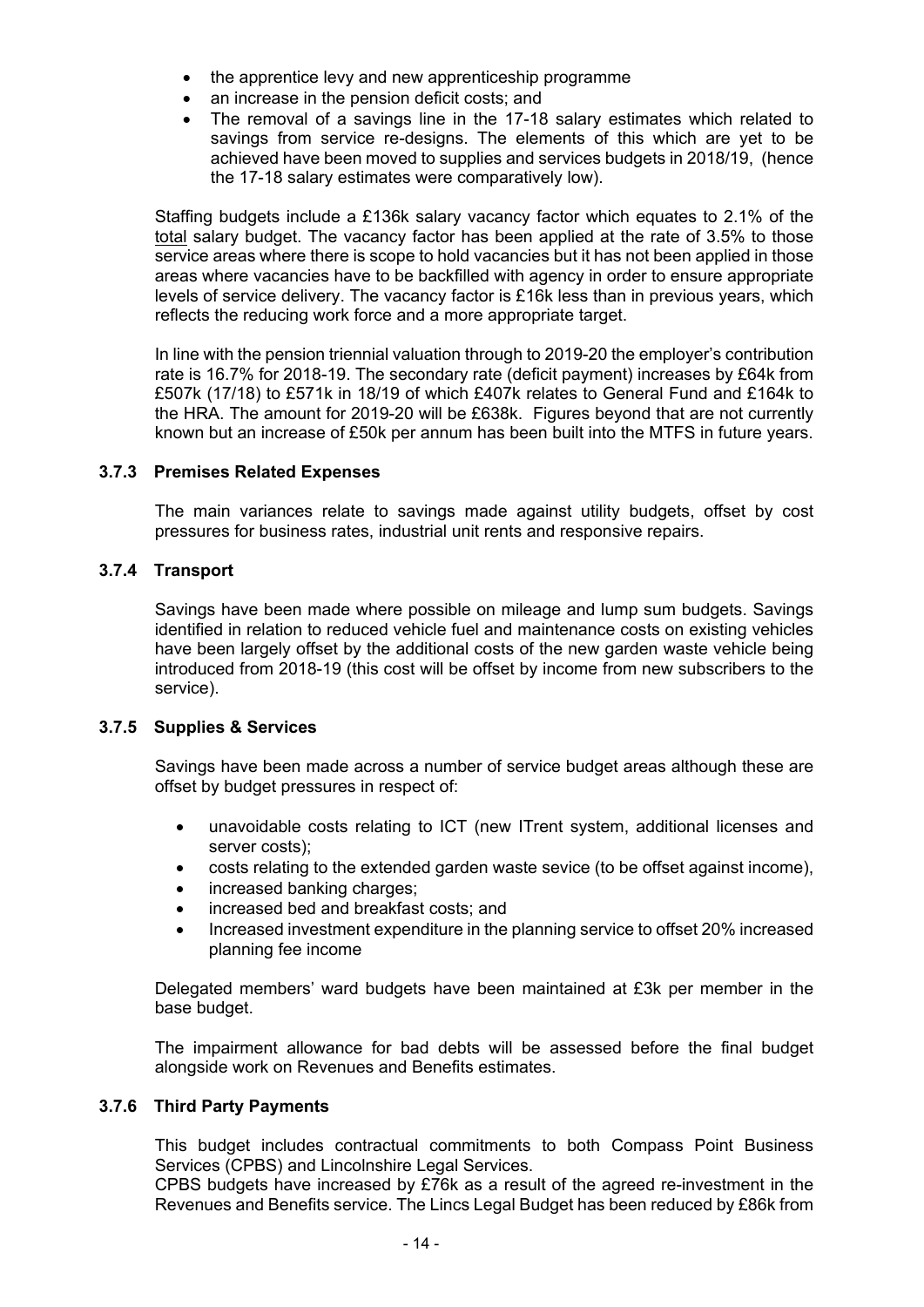the 2017-18 original budget as a result of the Legal Services review implemented in 2017-18.

## **3.7.7 Transfer Payments**

This budget consists of Housing Benefits, grant payments and other allowances. The large increase in budgets reflects the introduction of the expenditure on the Grants for Growth scheme (£896k), which has an offsetting grant income budget.

In addition reductions have been made in relation to grants to outside bodies in respect of Community Development (£15k) and Housing works in default (£50k). This latter reduction provides a budget that reflects historical spend, however any unexpected large future spend requirements will need additional funding from reserves.

Further work is being carried out on Rent Allowances and Rent Rebates payments alongside a forecast position for 2017-18.

## **3.7.8 Depreciation and Impairment Charge**

The increased depreciation and impairment charges are due to the revaluation of various Council Properties, the transfer of garages to the General Fund and investment in new IT system licences.

#### **3.7.9 Transformation**

This budget relates to expenditure required to support the delivery of projects within the Moving Forward programme and as part of the Delivery Units Project Development work which has has required an increase in this budget (offset by an increased contribution from reserves).

#### **3.7.10 Drainage Board Levies**

The Council's 2018-19 budget and forward estimates include amounts for Internal Drainage Boards (IDB). These are levies charged to the authority over which the Council has little control and form part of the revenue budget. The draft budget assumes a 2% increase in levies in 2018-19 with no assumed increase in future years – *subject to confirmation.*

#### **3.7.11 Direct Revenue Financing**

This budget relates to the direct revenue funding of potential capital expenditure on grounds maintenance vehicles from the Investment and growth reserves (see capital programme at Appendix E).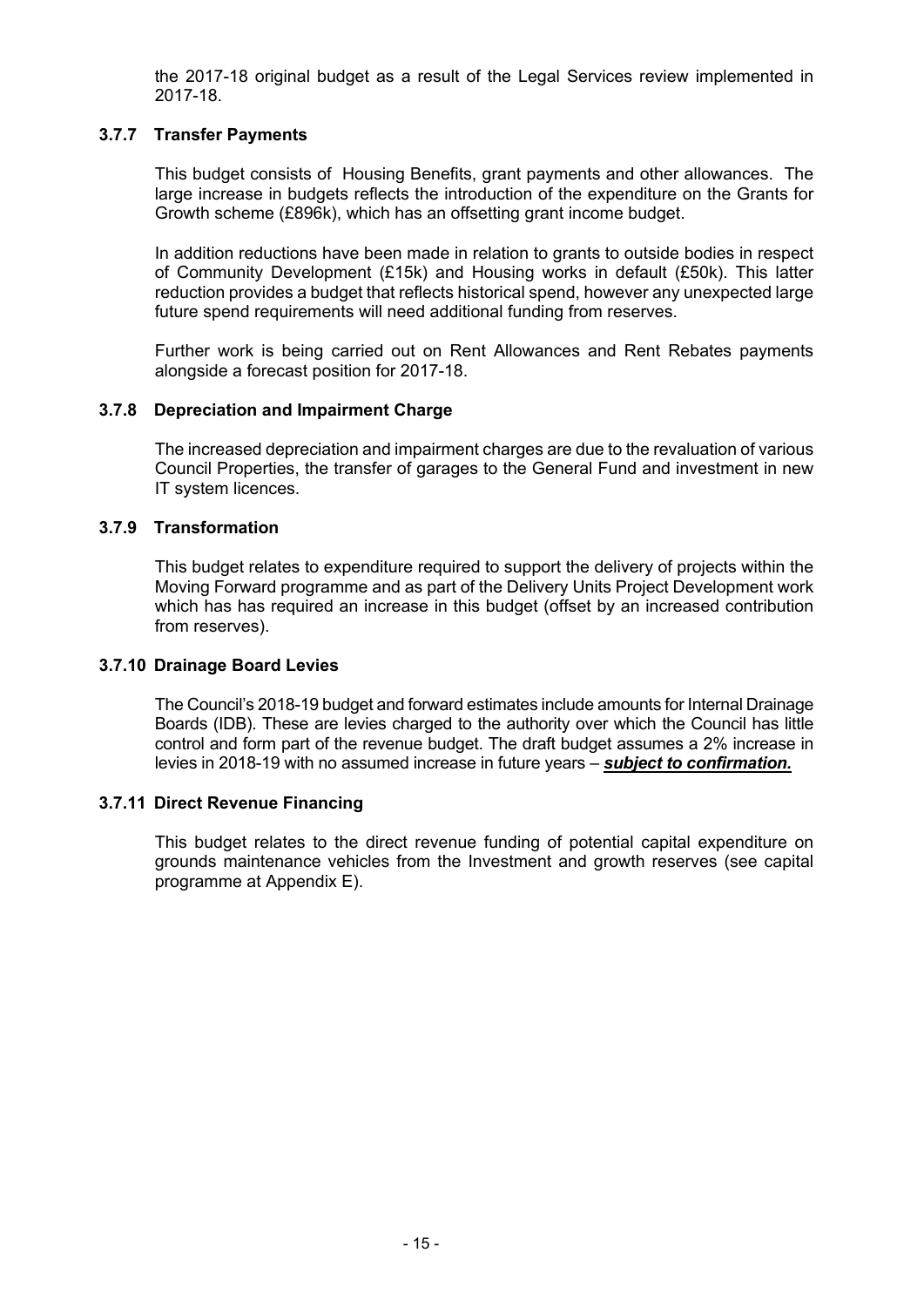## **3.7.12 Transfer to and from earmarked reserves**

The following table sets out the net contributions to and from earmarked reserves in 2018-19 with further information on reserves and balances provided in paragraph 4:

|                                                                   | 2018-19 |
|-------------------------------------------------------------------|---------|
|                                                                   | £000    |
|                                                                   |         |
| Contribution to Repairs & Renewals Reserve                        | 136     |
| Planned use of Repairs & Renewals Reserve                         | (77)    |
| Transfer of New Homes Bonus to Investment & Growth Reserve        | 1,006   |
| Capital Expenditure funded from Investment & Growth Reserve       | (100)   |
| Revenue Funding from Investment and Growth Reserve (garden        |         |
| waste, Delivery unit set up costs, North Spalding SUE and         | (475)   |
| commercial feasibility studies)                                   |         |
| Contribution from Council Tax Reserve towards Pride budget        | (100)   |
| Contribution from Council Tax Reserve towards a shared officer to |         |
| deliver General Data Protection Regulation work                   | (28)    |
| Moving Forward Expenditure funded from Transformation Reserve     | (43)    |
| Delivery Unit projects funded from Transformation Reserve (South  |         |
| Holland Centre and Ayscoughfee Hall)                              | (300)   |
| Use of Earmarked Grants Reserve for Spalding SUE                  | 64)     |
| <b>Contributions From Reserves</b>                                | (45)    |
|                                                                   |         |
| Transfer of Estimated Budget Surplus to Council Tax Reserve       | 684     |
| <b>Net Contribution To Reserves</b>                               | 639     |

#### **3.7.13 Rents and Service Charges**

The increase in income reflects the new Income from the DWP for Priory Road, additional income from homelessness properties and a revised estimate of the housing rental income from Broadgate Managed Properties.

## **3.7.14 Fees & Charges**

Income from fees and charges is an important source of revenue income for the Council. Charges have a central role to play in service delivery, raising income, controlling access, responding to competition, funding investment and affecting public behaviour.

As part of our overall income strategy we will seek to:

- Maximise the return from the Council's asset holdings and continue to attract rental income by optimising the usage of office space at Priory Road;
- Ensure that the yield from fees and charges matches the increase in base budget for services that levy fees and charges, otherwise the shortfall will fall upon the Council Tax payer;
- Annually review fees and charges for discretionary services;
- Ensure that statutory charges are implemented;
- Monitor compliance with the corporate charging policy and corporate debt policy;
- Set targets for income collection and level of arrears and monitor performance against these targets;
- Treat windfall income as a corporate resource;
- Use enforcement remedies effectively; and
- Seek to minimise benefit subsidy losses.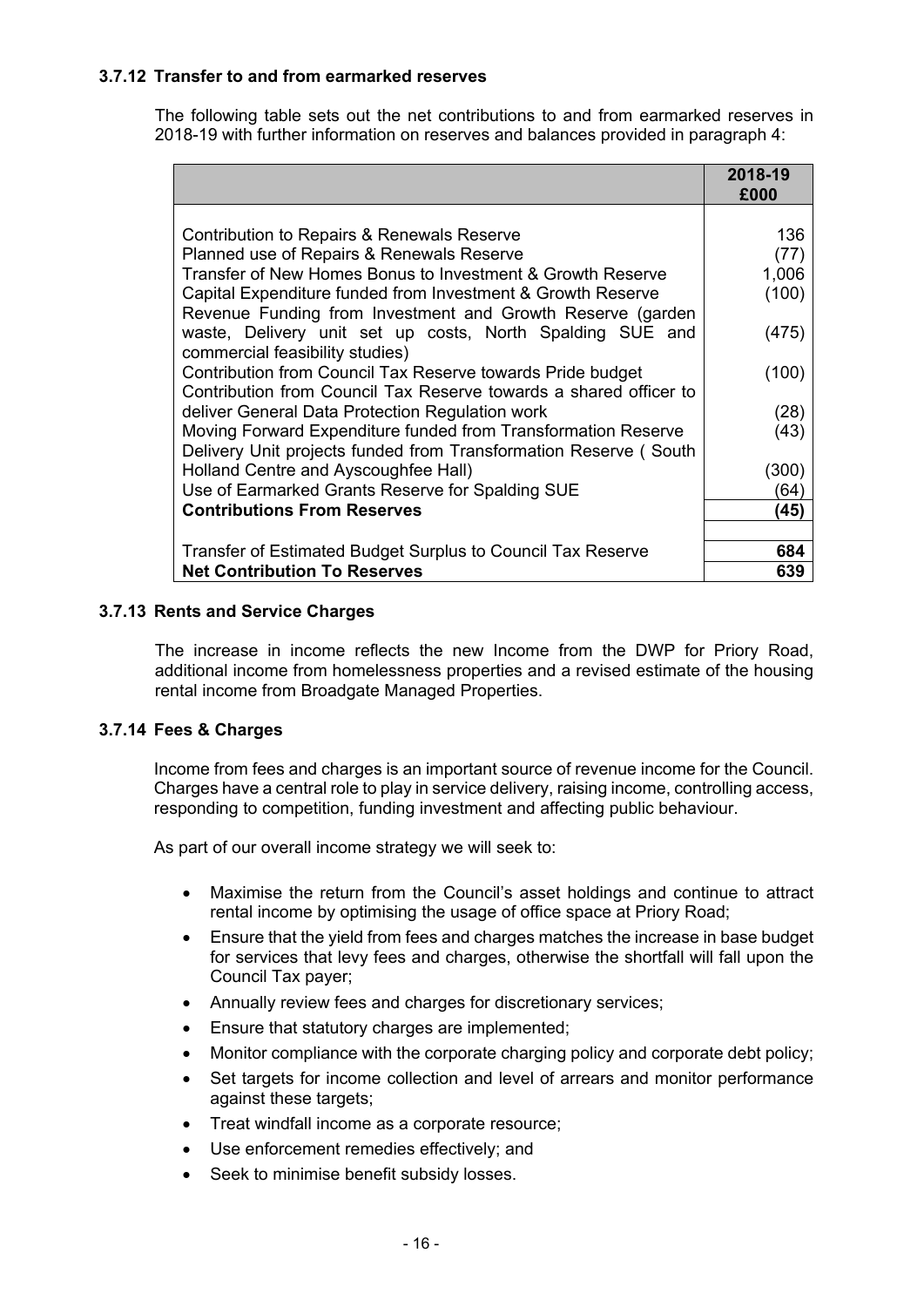Fees and charges increases are to be reviewed during 2018-19.

Planning application fee income has increased steadily over the last three years. The original 2017-18 budget was set at £700k and for 2018-19 this has been increased to £775k (an increase of 11%). The 2018-19 Draft Settlement includes provision for a 20% increase in planning fees from January 2018. Any increase in fee income which relates to the 20% additional charge must be re-invested in the Planning service. An additional £125k of income and expenditure has been included in the estimates. A report will be brought to Council later this year outlining how these monies will be invested in the Planning Service.

The budget in respect of Building Control Fee income has increased by £24k. Service charge fees to the DWP at £24k have been included and car parking charges increased by £10k.

The extended garden waste service is forecast to deliver additional fee income of £124k in 2018-19.

A review of income previously transferred from the HRA to the GF has identified that Sheltered Alarm Monitoring income of approximately £174k had been moved from the HRA to General Fund. This income is not general fund related and needs to be retained, alongside appropriate costs, in the HRA.

## **3.7.15 Grants, Contributions & Reimbursements**

This budget includes the following adjustments:

- additional government funding for Community Cohesion from the Controlling Migration Fund (£60k), offset by staff and other service delivery costs,  $2^{nd}$  phase Grant for Growth income of £916k offset by grant payments and staff expenditure,
- additional income of £20k from Breckland DC and East Lindsey LDC in respect of shared IT Systems,
- additional Disabled Facility Grant income from LCC of £260k,
- Increased income from Breckland DC in respect of shared services (£52k), and.
- Reduced Housing Benefit Administration Grant income of £25k.

## **3.7.16 Investment Income**

Forecast interest rates have now risen in the longer term following the November 2017 rise in the Bank of England base rate, compared to the estimates used in the 2017-18 budget. In addition, the Council is now earning a commercial rate of interest on it's investment in Welland Homes Limited. As a result, this income budget has increased by £108k compared to the previous year. Outturn on this budget will be subject to future changes in interest rates and decisions made on the use of investments to fund future capital.

It is anticipated that the Council's Investment Income will continue to grow in future years as a result of:

- The full impact of investments decisions already taken (e.g. Welland Homes Limited),
- The implementation of phase 2 of the Moving Forward Programme, and
- The evaluation and implementation of other potential commercial investment opportunities.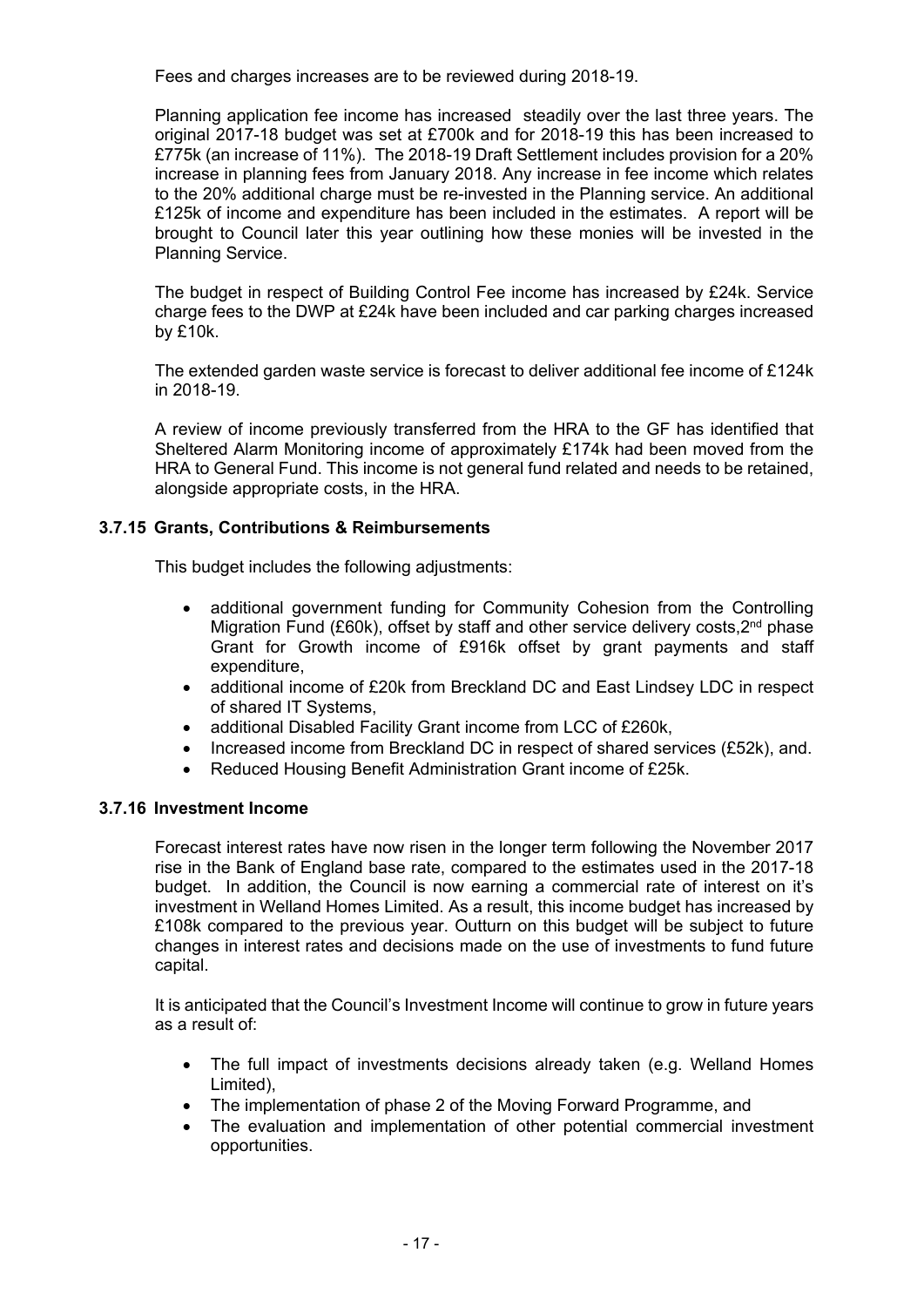## **3.7.17 Recharges**

Recharges have been reviewed and adjusted as required to reflect inflationary and activity increases. These include an increased recharge to the Housing Revenue Account, to reflect its share of the Corporate and Democratic Core and its share of support services.

### **3.8 Other Budget Assumptions**

- **3.8.1** The budget estimates and Medium Term Plan cover the period 2018-19 to 2021-22. Over this timescale it is important that we make realistic assumptions as to how costs will rise or fall. This section details the key assumptions made.
- **3.8.2** The key assumptions used are:
	- That services will deliver all savings identified through the Moving Forward Programme,
	- Revenue budgets will be used to deliver services during the year for which they are approved,
	- There will be an allowance for unavoidable growth on services (i.e. new statutory obligations and contractual inflation) but no allowance for any increase for general inflation,
	- Estimates are prepared on the understanding that appropriate service budgets were produced for the previous year (2017-18) which will then be adjusted to reflect the changing financial circumstances that the public sector is required to prepare for,
	- Where service delivery is dependent on a specific grant we will only assume continuation of the grant and expenditure where such notification has been received, and
	- In 2016-17 Council Tax levels were approved to increase by up to £5 per annum over the life of the MTFP which equates to an approximate 3% increase in each year.
- **3.8.3** The key assumptions made for the setting of these budget estimates, which influence the four year financial plan are as follows:

|                                                          | 2017-18 | 2018-19 | 2019-20 | 2020-21 | 2021-22 |
|----------------------------------------------------------|---------|---------|---------|---------|---------|
| <b>RPI</b>                                               | 3.0%    | 3.2%    | 3.0%    | 3.0%    | 3.0%    |
| National pay increase*                                   | 1.0%    | $2.0\%$ | 2.0%    | 2.0%    | 2.0%    |
| <b>Staffing Salary Level</b>                             | 96.5%   | 96.5%   | 96.5%   | 96.5%   | 96.5%   |
| <b>Pension contribution rate</b><br>(excluding lump sum) | 16.7%   | 16.7%   | 16.7%   | 16.7%   | 16.7%   |
| <b>Pension Deficit Payment</b>                           | £507k   | £571k   | £638k   | £688k   | £738k   |

\* These values represent the approximate increase as the actual increase will reflect the differential rates that have been applied to different spinal column points and re grouping of pay bands.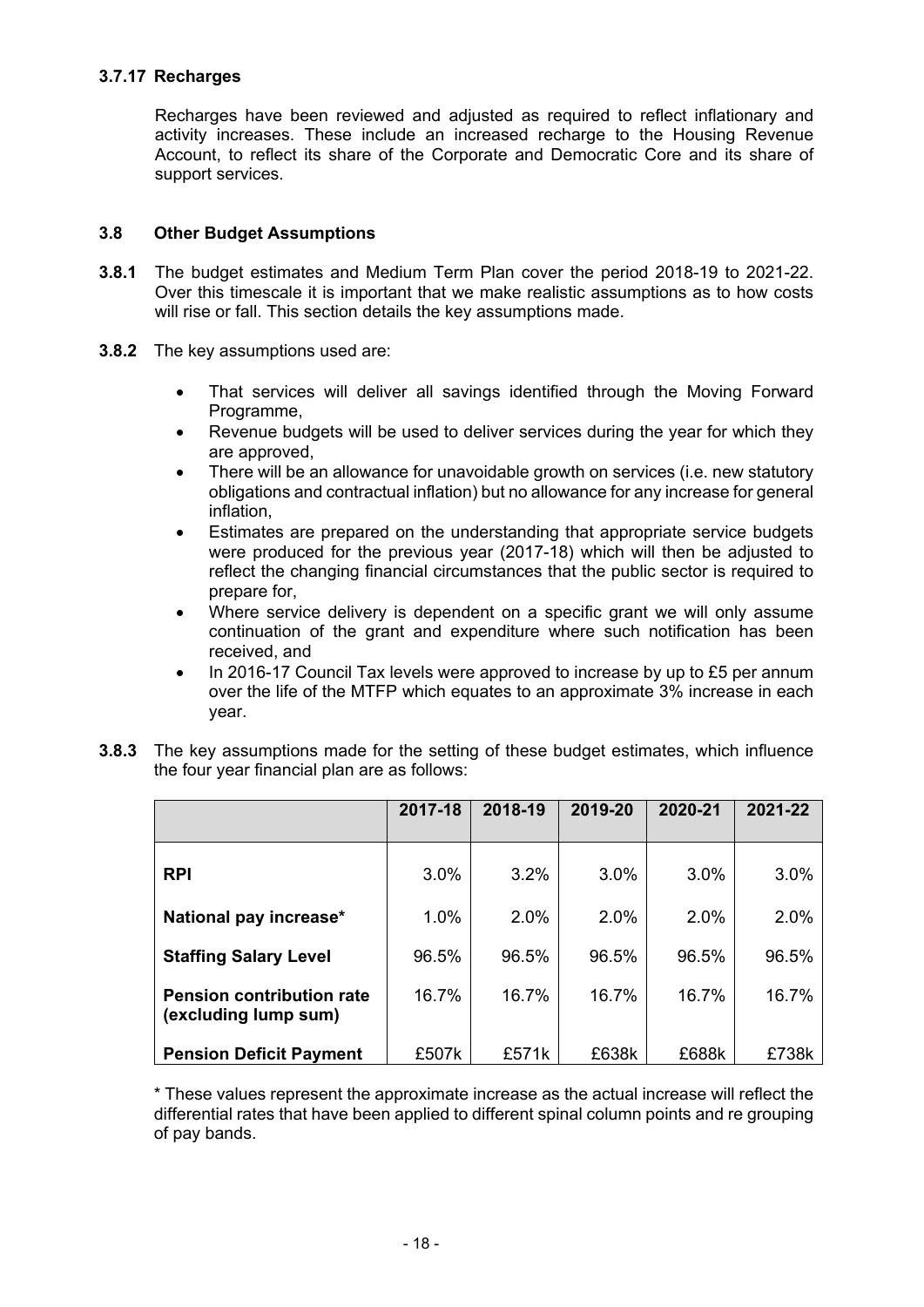# **3.8.4 Universal Credit**

Universal Credit has been operating in South Holland since November 2015 for single unemployed claimants, however from 1 January 2018 new claims for this group will return to legacy benefits, including Housing Benefit. The DWP's latest planning assumptions for Universal Credit are that the transition to full service will be complete by the end of 2018. For South Holland, transition is now scheduled for July 2018. Following the transition phase, migration of existing cases is intended to be complete by 2022. Local authorities will however continue to administer Housing Benefit for pensioners beyond this date until the incorporation of Housing Benefit into Pension Credit. Whilst there is expectation that Housing Benefit Administration Subsidy will reduce with the move to full Universal Credit service, the financial consequences remain uncertain.

## **3.9 Spalding Special Expenses**

**3.9.1** Spalding Special Expenses are a separate charge to the residents of Spalding for services provided in their town and are charged as a supplement to the main council tax. The Spalding Special Expenses budget for 2018-19 is estimated at £216,000 (2017-18, £204,353). Detailed estimates are shown at **Appendix C** including the calculation of the Council Tax charge of £23.99 (2017-18 £23.07).

## **4 General Fund Reserves and Balances**

- **4.1** In order to comply with the requirements of the Local Government Act 2003, the Council undertakes a review of the level of reserves as part of the annual budget preparation. The forecast balances on the reserves are considered to be appropriate for the Council's future requirements.
- **4.2** As part of this review it is noted that the Insurance Reserve has not been used to fund any general fund excessive claims (most claims have been absorbed within service base budgets). As such it is recommended that the balance on the Insurance Reserve (£220k) be transferred to the Council Tax reserve. Any future insurance claims that require funding from reserves will have funding taken from this reserve.
- **4.3 Appendix D** outlines the current position with regard to reserve balances. The proposed budget does not require any long term support from reserve balances, however the challenging economic environment has required us to undertake a robust sensitivity analysis should these events require us to draw on balances. Whilst it is apparent that these risks could be financially significant, Council reserves are currently at a reasonable level.
- **4.4** Moving forward, the General Fund has a forecast working balance of £2.064m at 1<sup>st</sup> April 2018. The Council has an assessed minimum prudent working balance of £2.000m.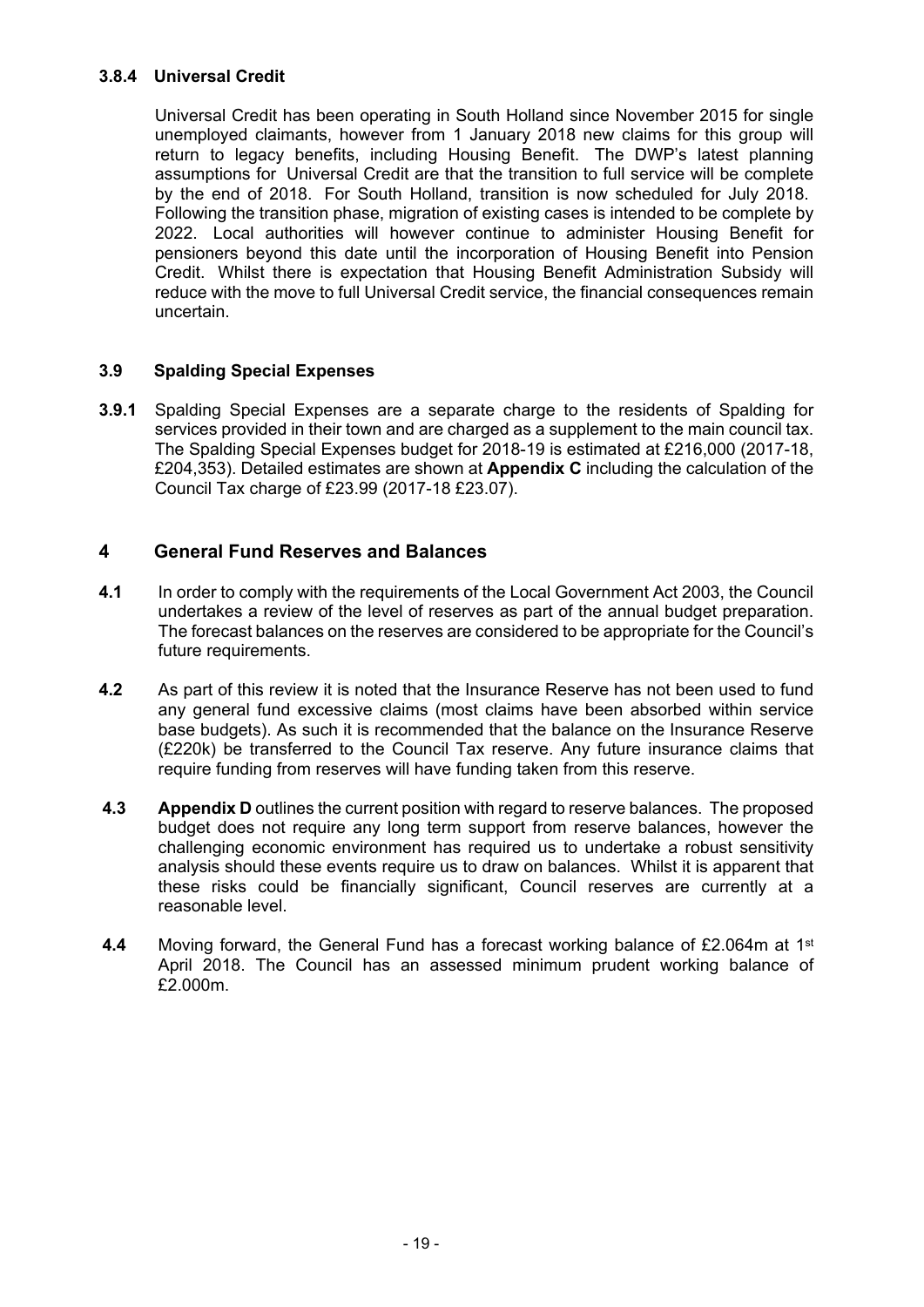**4.5** The table below gives a summary of General Fund Specific Reserve movements (excluding the General Reserve):

| <b>Specific</b><br><b>Fund</b><br>General<br><b>Spalding</b><br>(inc)<br><b>Reserves</b><br><b>Special Estimates)</b> | 2017-18<br>£'000  | 2018-19<br>£'000  | 2019-20<br>£'000 | 2020-21<br>£'000 | 2021-22<br>£'000 |
|-----------------------------------------------------------------------------------------------------------------------|-------------------|-------------------|------------------|------------------|------------------|
| <b>Brought Forward</b>                                                                                                | 8,342             | 7,379             | 8,017            | 7,278            | 6,711            |
| Transfer In<br><b>Transfers Out</b>                                                                                   | 1,455<br>(2, 418) | 1,826<br>(1, 187) | 1,035<br>(1,774) | 798<br>(1,365)   | 701<br>(65)      |
| <b>Carried Forward</b>                                                                                                | 7,379             | 8,017             | 7,278            | 6,711            | 7,347            |

*Notes to Reserves table:*

- In addition to specific reserves the general fund balance at 1 April 2017 was £2.064m. This is currently forecast to remain unchanged,
- This table reflects the current estimated effect of the 2017/18 out-turn (Q3 Forecasts). If there is a net overspend at the end of the current year, this will need to be covered from Reserves.
- Transfers to Reserves include an annual contribution of £136k to the Replacement and Refurbishment Reserve to assist the Council in maintaining its asset base,
- All New Homes Bonus Scheme grant received has been taken to the Investment & Growth Reserve,
- Moving Forward expenditure of £343k will be financed from the Transformation reserve during 2018-19, with a further £169k estimated requirement in 2019-20,
- The Investment and Growth Reserve will be used to fund feasibility work relating to the development of commercial opportunities, funding towards the establishment of the extended Garden Waste service and the set up of the Delivery Unit. In future years this reserve will fund potential capital schemes such as vehicle replacements, Crease Drove and the Food Enterprise Zone.
- The estimated budget surplus for 2018-19 (£771k) will be transferred into the Council Tax reserve to provide a financing resource in the event of future business rates variability.
- **4.6** In setting the level of General Balances, consideration has been given to the adequacy of financial control, the overall financial position, medium-term financial plans and the strategic, operational and financial risks facing the Council.

# **5 General Fund Capital Strategy and General Fund Capital Estimates**

- **5.1** The Council's Capital Strategy is shown in Appendix F and focuses on the core principles of capital investment. The Council has an amibitious transformation programme and is scheduled to carry out a review of Council-owned assets. This will result in the asset strategy being revised and has been scheduled to take place during September 2018.
- **5.2** Appendix E details the updated capital programme of schemes currently in progress or approved to be delivered for 2018/19 and future years, taking into account the anticipated outturn for 2017/18. All such schemes are actively monitored through the Capital Programme Working Group. The values for 2018/19 may change depending upon the ultimate level of spend and delivery in 2017/18.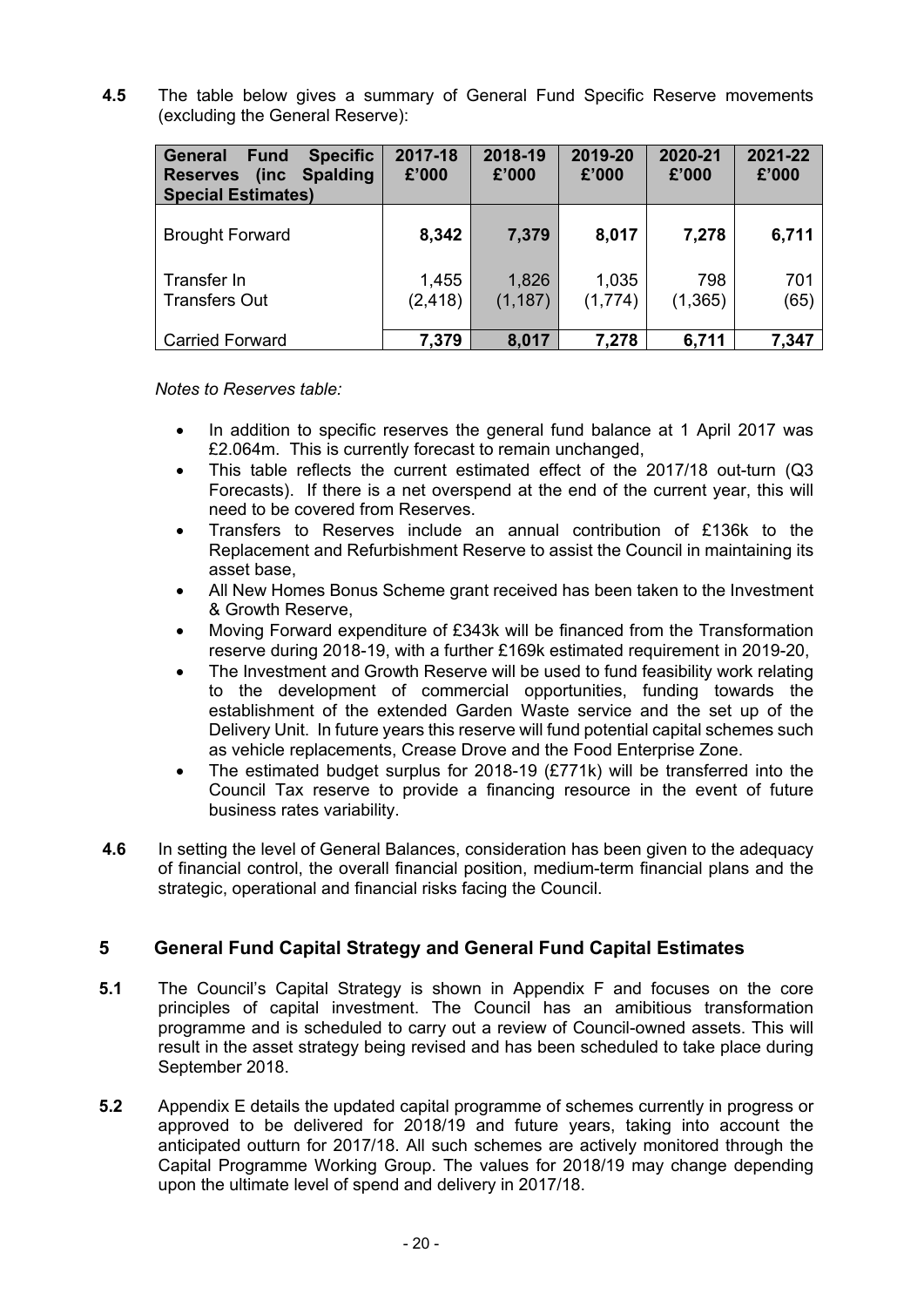- **5.3** The main schemes included in the approved 2018/19 programme relate to ICT investment, re-roofing of industrial units, grants for growth. Disabled Facility Grants – funded work and housing investments via Welland Homes.
- **5.4** Under the Moving Forward programme, it is a priority of the Council that future capital investment must be directed at generating future growth in housing and economic development. Additionally the Council needs to make more effective use of its assets to secure future income streams and make revenue savings. Investment in Priory Road is a key example where this has been made possible through working with partners such as the Department for Work and Pensions.
- **5.5** Appendix E also sets out a number of potential schemes where further detailed work is required before formal approval to proceed will be requested.
- **5.6** The Council's new Delivery Unit has been set up to progress investment opportunities which contribute to the above objectives. The Team is working on a number of key future schemes which will require funding from the Council's Investment and Growth Reserve. Such schemes include the South Holland Centre, Environmental Services Replacement Programme, Moulton Park, Ayscoughfee Hall Museum and Gardens and Extra Care Housing. Some of these projects will need detailed feasibility studies to be carried out before they are approved. The Council has set aside £100k from revenue reserves in 2018-19 to progress this work with a view to realising the benefits in future years.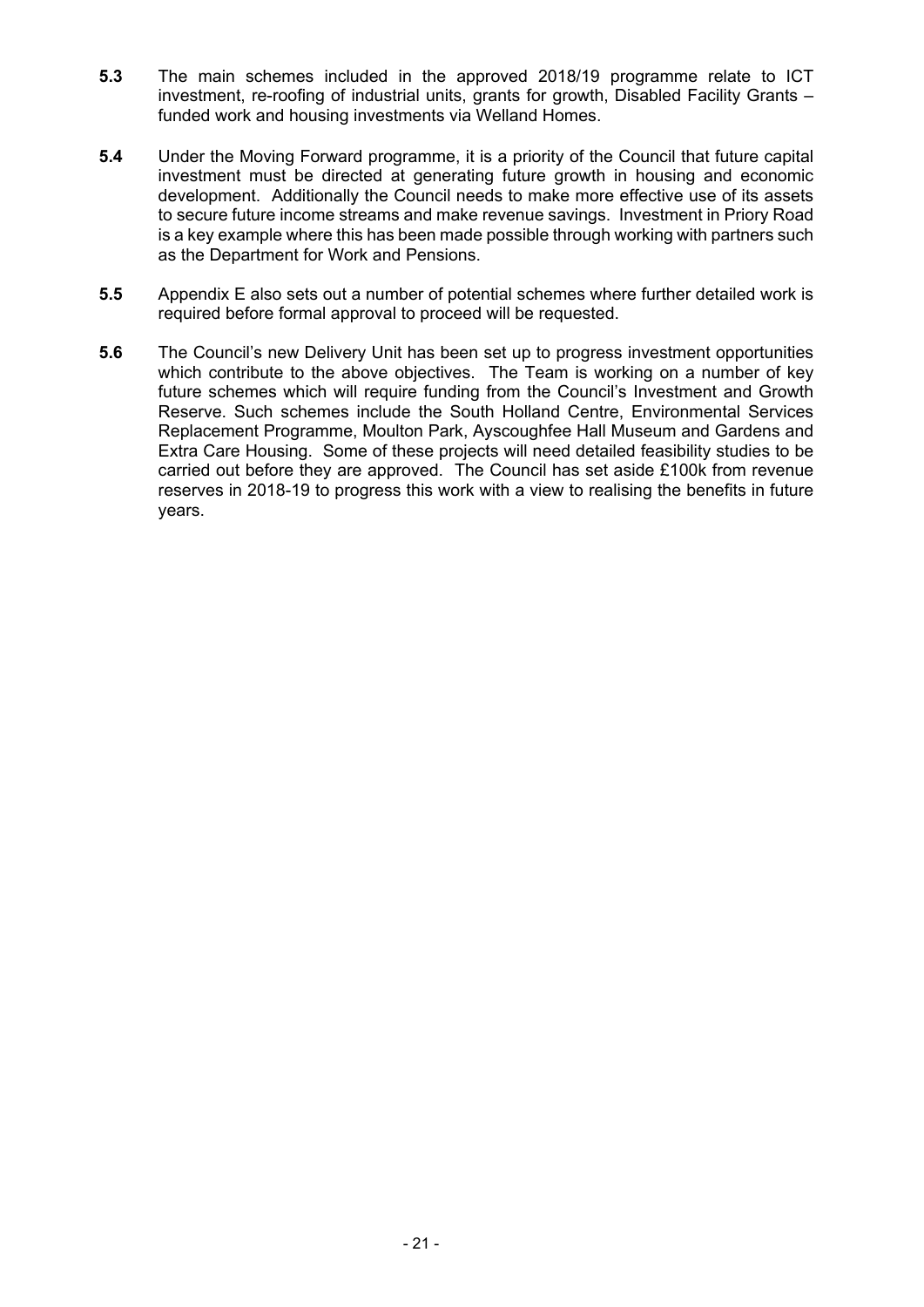# **6 Housing Revenue Account**

- **6.1** The Budget for 2018-19 and the medium term financial plan are shown in Appendix B. The budget now reflects the full-year effect of the Place Review, implemented during 2017-18, which impacts on both General Fund and Housing Revenue Account budgets.
- **6.2** A comprehensive review of the Housing Revenue Account and associated landlord functions has been carried out during 2017-18 following the implementation of the Place Review.
- **6.3** The following table shows the summary HRA for 2018-19 compared to the 2017-18 position:

|                                         | 2017-18         | 2018-19         |                 |
|-----------------------------------------|-----------------|-----------------|-----------------|
| <b>Description</b>                      | <b>Estimate</b> | <b>Estimate</b> | <b>Variance</b> |
|                                         | £000            | £000            | £000            |
|                                         |                 |                 |                 |
| Rent Income - Dwellings                 | (15,024)        | (14, 713)       | 311             |
| Charges for Services & facilities       | (958)           | (1, 179)        | (221)           |
| <b>Total Income</b>                     | (15, 982)       | (15,892)        | 90              |
|                                         |                 |                 |                 |
| Repairs & Maintenance                   | 3,486           | 3,327           | (159)           |
| Supervision & Management                | 2,413           | 2,728           | 315             |
| <b>Service Charge Costs</b>             | 1,129           | 1,238           | 109             |
| Depreciation                            | 2,300           | 2,923           | 623             |
| <b>Provision for Doubtful Debts</b>     | 119             | 169             | 50              |
| <b>Total Expenditure</b>                | 9,447           | 10,385          | 938             |
|                                         |                 |                 |                 |
| <b>Contribution from Operations</b>     | (6, 535)        | (5,507)         | 1,028           |
|                                         |                 |                 |                 |
| Financing charges                       | 2,360           | 2,368           | 8               |
| Expenditure<br>Capital<br>charged<br>to | 3,977           |                 | (3, 977)        |
| Revenue                                 |                 |                 |                 |
| <b>Net operating (surplus)/Deficit</b>  | (198)           | (3,139)         | (2,941)         |
|                                         |                 |                 |                 |

## **HRA Estimates by Income & Expenditure 2017-18 to 2018-19**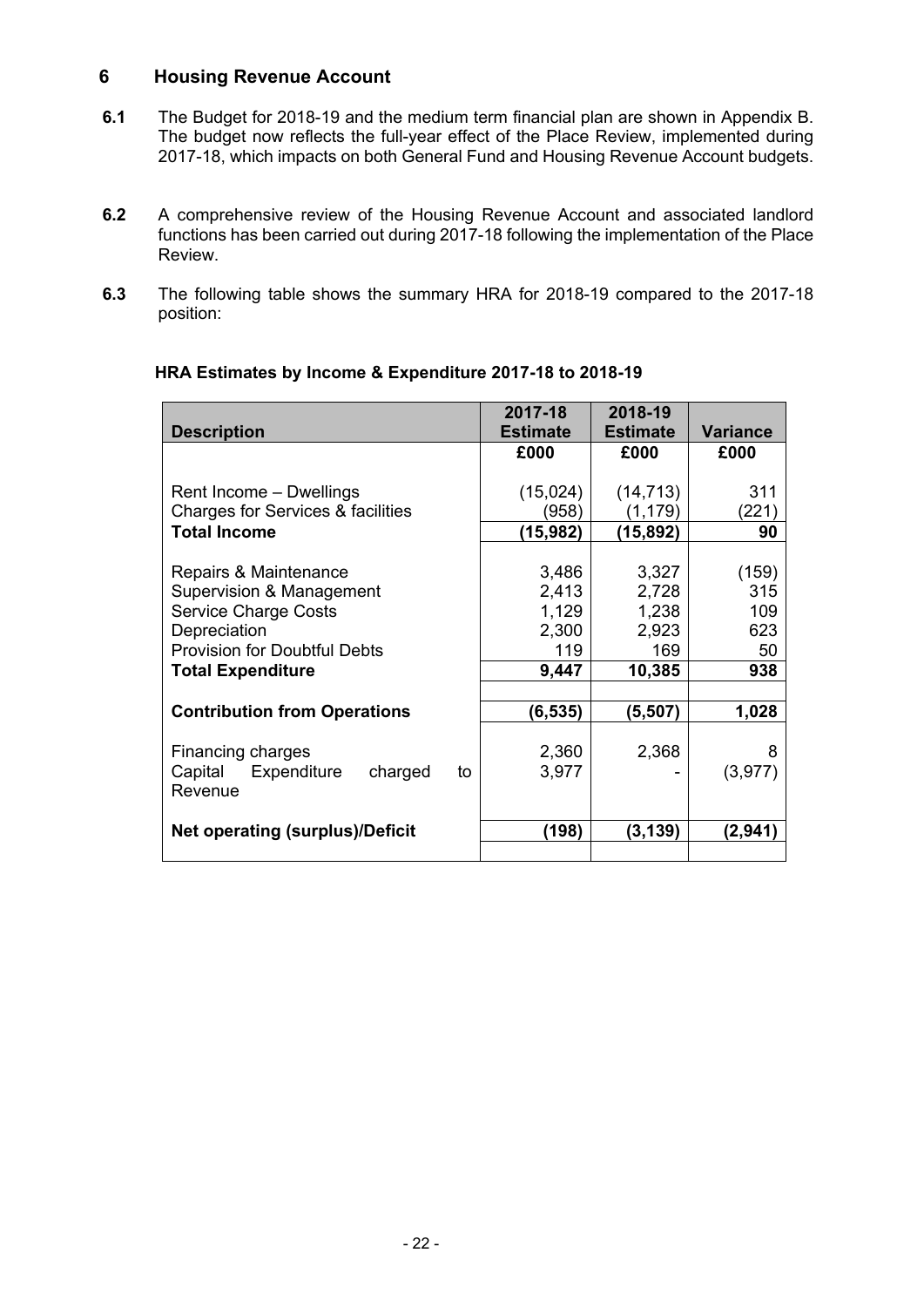# **6.4 Explanation of Budget Variations**

## **6.4.1 Rent Income** - **Dwelling Rents**

In determining future rental income the following factors have been taken into account:

- A rent reduction of 1% from 17-18 to 19-20 and nil inflation imposed by the Government. The Council had 3,804 HRA dwellings at 1<sup>st</sup> April 2017 with an average weekly rent of £76.32 (on a 52 week basis). The average rent in 2017-18 will be £75.57 per week
- An assumed rent loss of 1% for void properties and 1.5% for bad debts, and
- Estimated net rent arising from additional units included within the HRA capital programme from 2019/10 onwards.

## **6.4.2 Charges for Services and Facilities**

#### **Sewage Charges**

Historically charges for sewage have been increased in line with the annual increase applied by Anglian Water. Charges were increased by 2.5% in 2017-18 to catch up for several years' increases which had not been actioned. For 2018-19 it is proposed that charges be increased in line with the annual increase applied by Anglian Water. This figure is not yet known. When we receive the information from Anglian Water, the Estimates will be updated to reflect the increased level of charge.

#### **Hire of Guest Rooms**

Charges for the hire of Guest Rooms for tenant guests were subject to a detailed review in 2017-18. For 2018-19 and future years the charges will be increased on an annual basis in line with the December CPI.

## **Other Service Charges**

The key change to this budget line reflects the re-instatement of alarm monitoring charges, for which the cost and income were deleted in error in the previous year's budget. The impact of this is neutral across the HRA.

Prior to 2017-18 other Service Charges had not been increased for several years as the HRA has been able to defer any increase. In 2017-18 it was considered prudent that the charges be increased on an annual basis in line with the December CPI. A detailed review of service charges will now be carried out to reflect the updated budget and service changes implemented as part of the Place Review. For 2018-19 service charges will be maintained at 2017-18 levels while the detailed review is completed.

## **6.4.3 Repairs & Maintenance**

The implementation of the Place Review will deliver significant savings across Repairs and Maintenance Budgets, particularly in relation to Void Properties and Responsive Repairs. As part of the implementation of the review current systems and processes are being re-designed to ensure that the Operation Repairs Team operates efficiently and delivers value for money. As part of this on-going work external contracts will also be reviewed to ensure that demand is met in the most effective way.

Therefore a prudent approach has been taken with regard to the 2018-19 budget, with a contingency provision allowed against anticipated savings in order to address any peaks in demand. This contingency will be removed from 2019-20 to reflect the full impact of the on-going savings arising from the Place Review.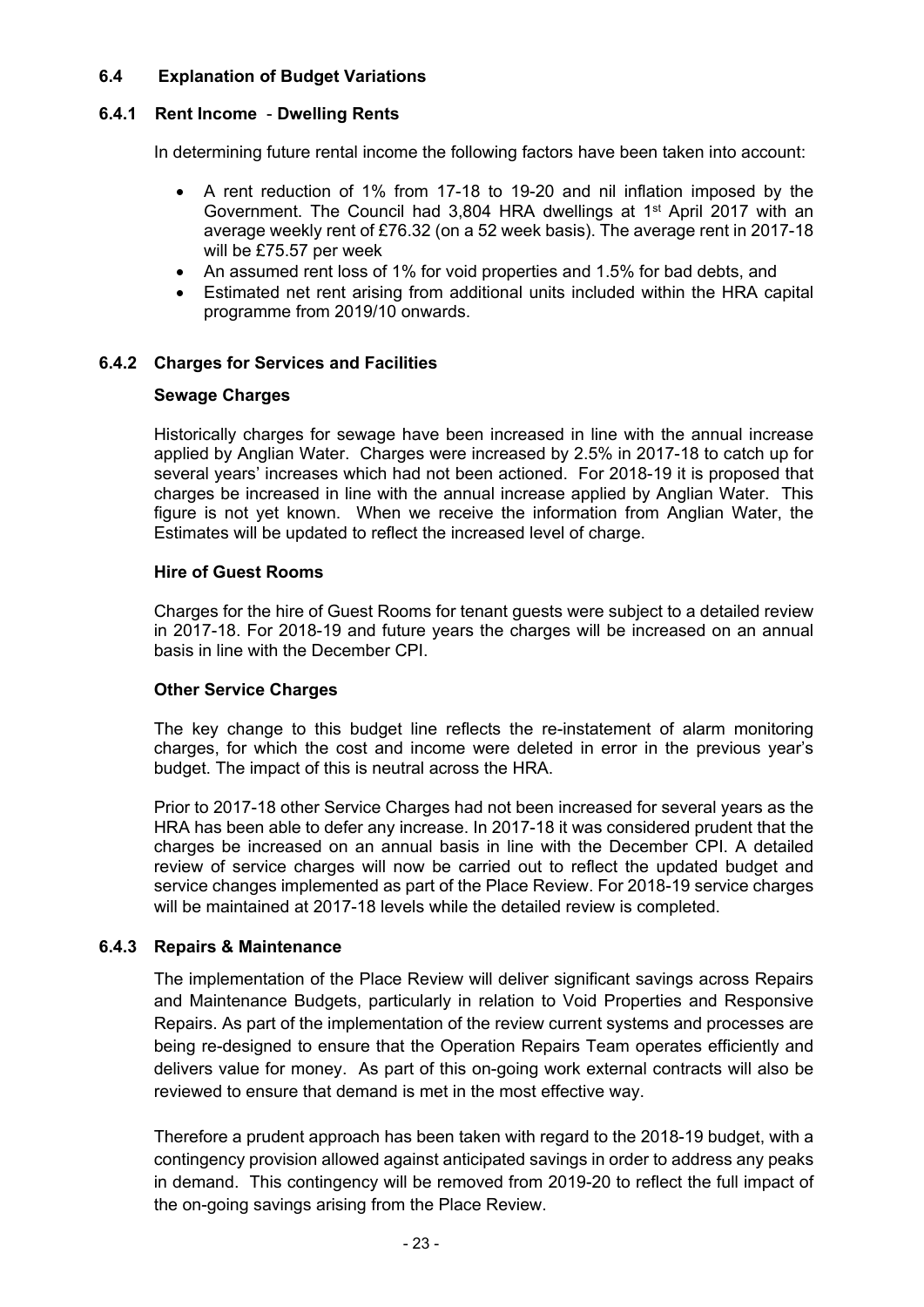## **6.4.4 Supervision & Management**

A detailed review of all HRA Budgets has been carried out alongside the implementation of the Place Review. As a result a number of changes have been made to supervision and management budgets to reflect:

- Operational budgets to support the revised structure,
- Increases in costs such as external Court Costs,
- Resources required to review HRA Assets, and
- Strengthened programme support to ensure the delivery of the HRA Affordable Housing Programme.

## **6.4.5 Service Charge Costs**

This budget line relates to additional "special services" provided to certain groups of tenants and funded through service charges, usually collected alongside tenant rents. This service includes sheltered housing, alarm monitoring, community facilities, estate management and sewerage works.

All budgets have been reviewed in detail following the Place Review. The major variation in 2018-19 relates to the re-instatement of the Alarm Monitoring Budget, which is offset by additional service charge income.

#### **6.4.6 Depreciation**

The net depreciation charge to the HRA has increased from £2.3m to £2.923. This amount, is currently charged to the HRA and credited to Major Repairs Reserve, and used to fund capital expenditure. In 2017-18 the basis of calculation has changed nationally to reflect an increase in the social housing factor (the proportion of open market value used for calculation) from 34% to 42%. This has increased the value of depreciation charged.

## **6.4.7 Provision for Doubtful Debts**

The phased roll out of Universal Credit is likely to have significant impact on the Housing Revenue Account. Further modelling is required to quantify the impact, however, at this stage the provision for doubtful debts has been increased within the MTFS by £50k per annum.

## **6.4.8 Capital Expenditure charged to Revenue**

As part of the Council's year end accounts for 2015-16 and 2016-17 the annual revenue contribution to the capital programme has been credited to the Major Repairs Reserve and has been unspent due to delays in the delivery of the HRA Affordable Housing Programme. The Major Repairs Reserve now stands at over £6m and this will be used to fund capital expenditure in 2018-19 without the need for a revenue contribution. A revenue contribution will be required in 2019-20 to support the delivery of the re-phased capital programme.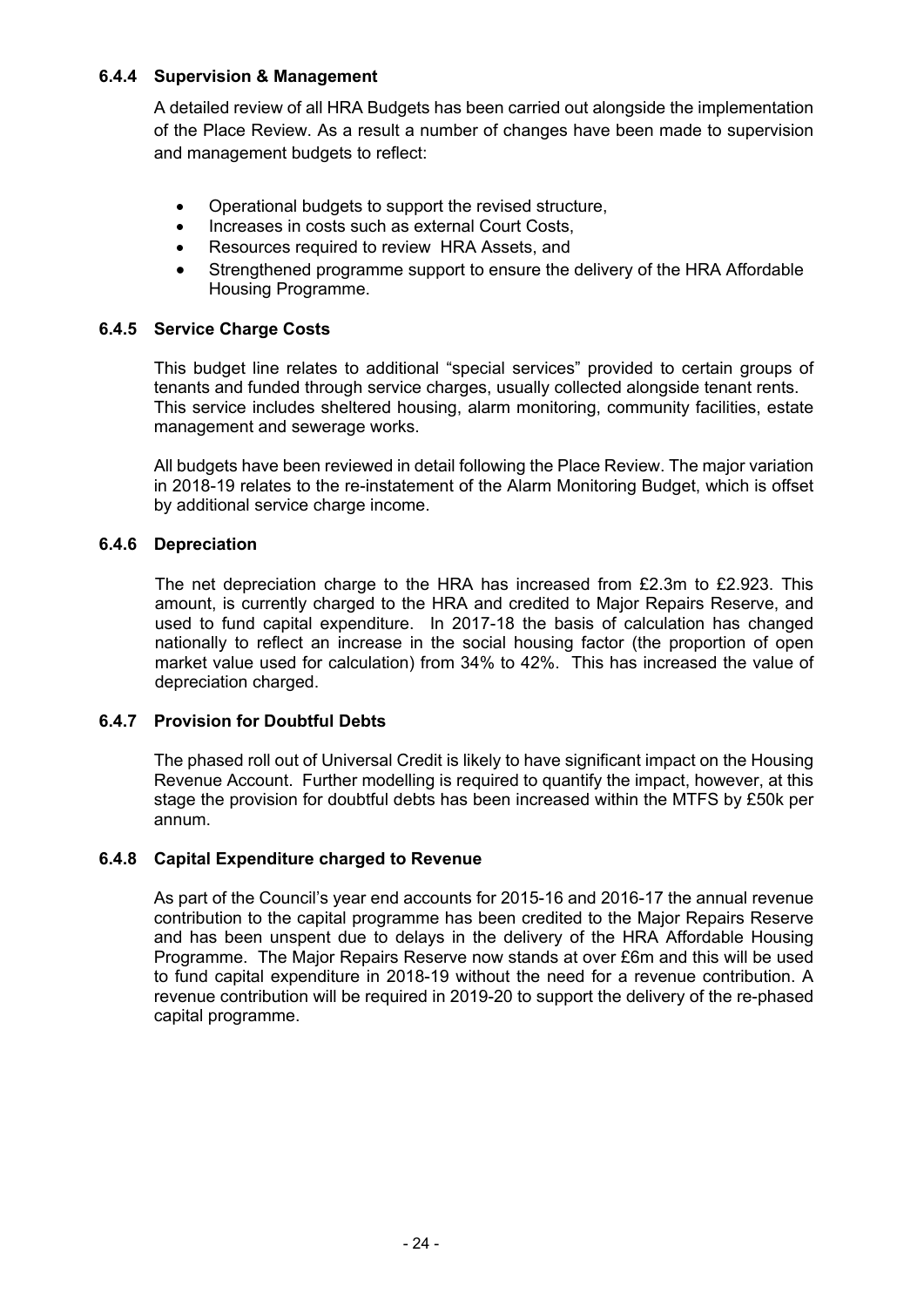# **7 HRA Reserves**

**7.1** The table below shows the unallocated reserve balances as at 31<sup>st</sup> March 2017 and the estimated movements to 31st March 2019. The balances within the table are funds that can be used to finance both revenue and capital expenditure, for example, one- off invest to save projects and to meet expenditure arising from unexpected events.

|                                             | <b>HRA</b><br><b>Working</b><br><b>Balance</b><br>£'000 | <b>Insurance</b><br><b>Reserve</b><br>£'000 | <b>Major</b><br><b>Repairs</b><br><b>Reserve</b><br>£'000 |
|---------------------------------------------|---------------------------------------------------------|---------------------------------------------|-----------------------------------------------------------|
| Balance at 1 <sup>st</sup> April 2017       | 8,968                                                   | 200                                         | 6,697                                                     |
| <b>Transfers in</b><br><b>Transfers Out</b> | 3,539                                                   |                                             | 2,865<br>(3,001)                                          |
| Balance at 31 <sup>st</sup> March 2018      | 12,507                                                  | 200                                         | 6,561                                                     |
| <b>Transfers in</b><br><b>Transfers Out</b> | 3,139                                                   |                                             | 2,923<br>(8, 100)                                         |
| Balance at 31 <sup>st</sup> March 2019      | 15,646                                                  | 200                                         | 1,384                                                     |

**7.2** The Major Repairs Reserve will be used to finance capital investment within the HRA. (see Appendix E).

# **8 HRA Capital**

- **8.1** The HRA summary programme is shown in Appendix E.
- **8.2** Detailed planned maintenance programmes have been compiled from asset management data to address key decent homes criteria.
- **8.3** The Council has accrued over £6.5m in its Major Repairs Reserve over the last 2-3 years due to slippage in the planned Affordable Housing Programme. A re-phased Affordable Housing Programme has now been established to replace units sold through increased right to buy (RTB) sales in order to:
	- ensure that reserves are spent effectively,
	- maximise the use of resources available through retained RTB receipts, and
	- access opportunities for additional grant funding through the Homes & Communities Agency (HCA).
- **8.4** The programme will be delivered through a combination of new build and the purchase of affordable housing units. A total of £14m has been allocated during the period of the MTFP from 2018-19 to 2021-22. This will allow the Council to deliver:
	- A development of 34 units for rent/shared ownership at Small Drove, Weston,
	- A development of 24 units for rent/shared ownership at Severn Road, Spalding,
	- Acquisition of approximately 30 units of affordable housing directly from developers to provide properties to address key areas of housing need; and
	- Support to a £2.5m annual programme which will deliver approximately 18-20 units per year.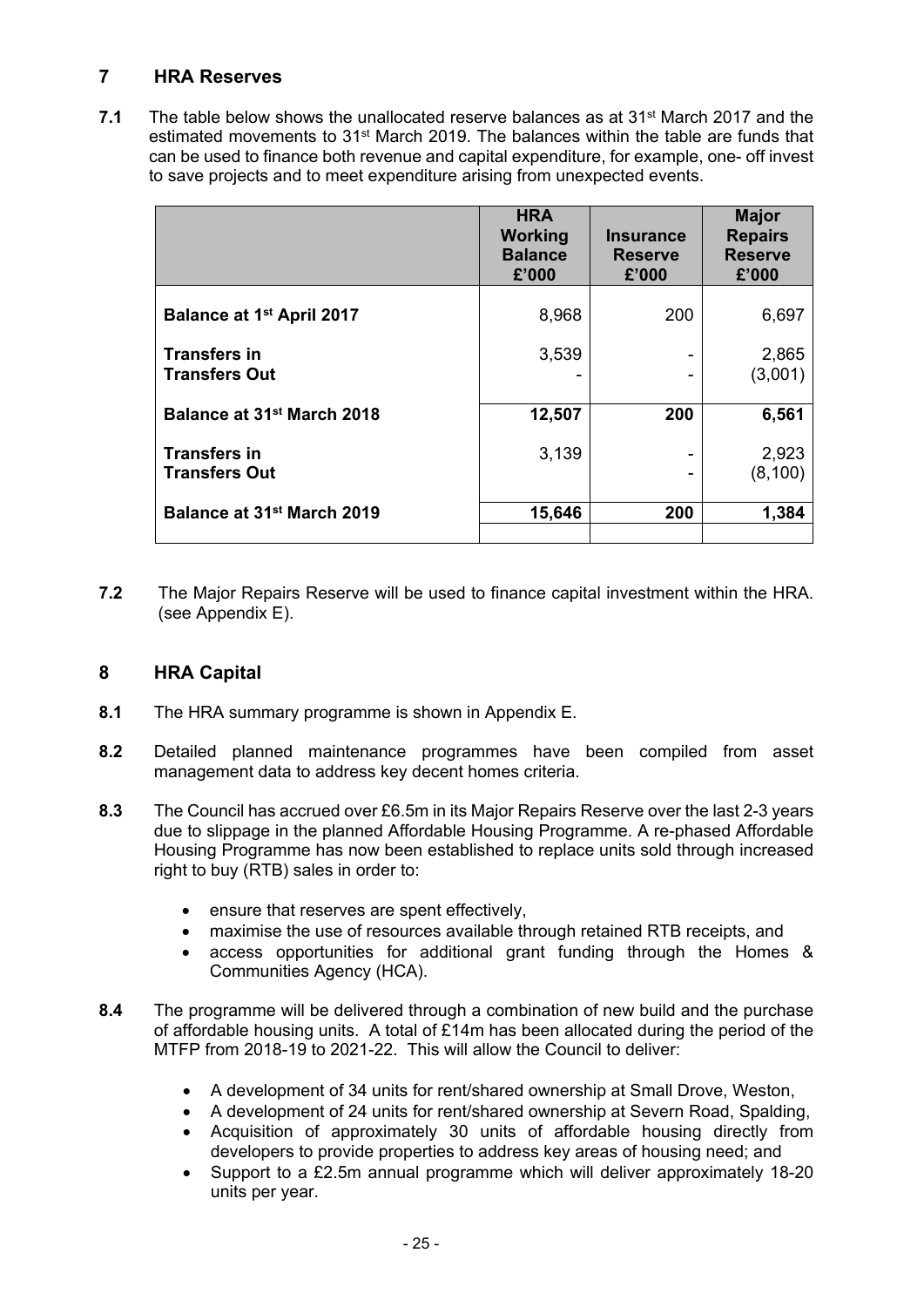- **8.5** The programme also includes specific provision for:
	- Major area works environmental improvements on estates,
	- Essential improvements to Sewage Plant works, and
	- The replacement of key housing IT Systems.

# **9 Risk, Key Issues, Sensitivity and Monitoring**

- **9.1** The Council must set a budget which is a realistic statement of its estimated income and expenditure for the coming year, based upon information currently available. The Council has a duty to take into account the demand for its services and the effect on council tax payers of meeting those demands at varying levels of services. Given the good management practices and sound financial and performance monitoring delivered in the past, the Council has the platform and expertise to deliver a balanced budget.
- **9.2** The following table details the key risks and issues identified and how we intend to treat them.

| <b>Risk</b>                                                                                                                                | Likelihood | <b>Impact</b> | <b>Mitigating Action</b>                                                                                                                   |
|--------------------------------------------------------------------------------------------------------------------------------------------|------------|---------------|--------------------------------------------------------------------------------------------------------------------------------------------|
| Reduced public sector<br>funding from Central<br>Government (e.g.New<br>Homes Bonus)                                                       | High       | High          | Keep up to date with<br>developments and make<br>prudent budget<br>assumptions.                                                            |
| Low income levels from<br>fees and charges                                                                                                 | Medium     | Medium        | Revise spending plans                                                                                                                      |
| Continuation of low<br>interest rates                                                                                                      | High       | High          | Market advice and forecasting.<br>Mitigation by diversification                                                                            |
| <b>Business rates retention</b><br>proposals leave Council<br>exposed to economic<br>fluctuations and rating<br>appeals                    | Medium     | High          | Monitor developments & set<br>aside appropriate reserves and<br>provisions to help with<br>potential initial pressures and<br>fluctuations |
| Pension fund deficit                                                                                                                       | Medium     | Medium        | Close links with LCC pension<br>fund<br>Increased contributions<br>following triennial review                                              |
| Additional bad debts as a<br>result of economic<br>circumstances                                                                           | Medium     | Medium        | Pro-active debt management<br>and pre-pay fee policies in line<br>with Cabinet Decision<br>(21/11/17)                                      |
| Increased maintenance<br>costs of ageing physical<br>assets                                                                                | Medium     | Medium        | Asset management plan. Pro-<br>active rather than reactive<br>maintenance programme                                                        |
| Inflation rises by more<br>than budgeted<br>projections                                                                                    | Medium     | Medium        | Budget assumptions kept up to<br>date with most recent<br>projections.                                                                     |
| Growth plans may<br>require borrowing at<br>some point in the future                                                                       | High       | High          | Continue to closely monitor<br>and prioritise the Council's<br><b>Capital Financing</b><br>Requirement.                                    |
| <b>Compass Point Business</b><br>Services may be unable<br>to deliver an effective<br>service within the agreed<br>reduced contract price. | Low        | Medium        | <b>Reviewing Service Level</b><br>Agreements, activity levels and<br>service priorities, develop a<br>suitable Transformation<br>Programme |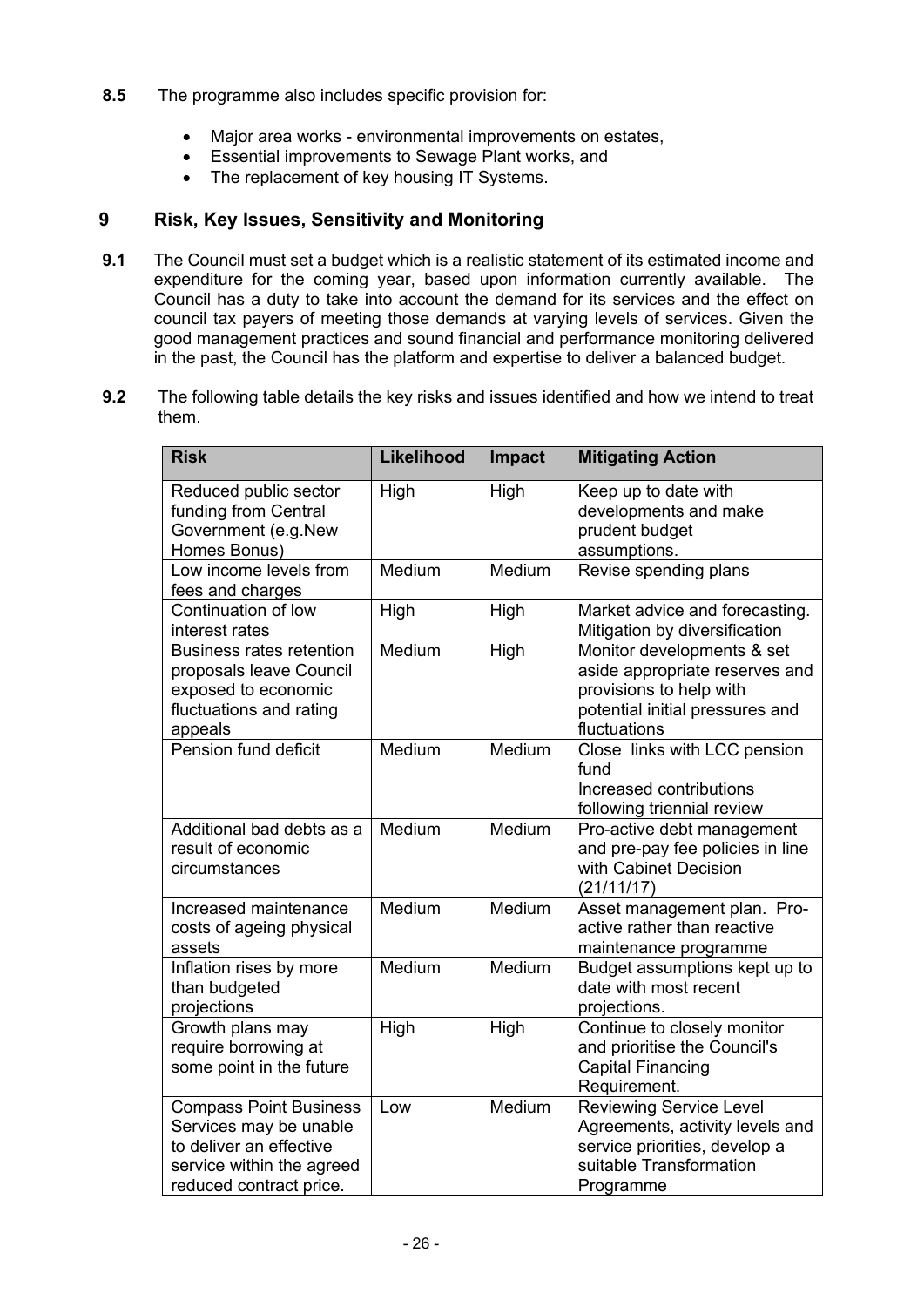| <b>Risk</b>                                                                      | Likelihood | Impact | <b>Mitigating Action</b>                                                                                                                                                                                                                                                           |
|----------------------------------------------------------------------------------|------------|--------|------------------------------------------------------------------------------------------------------------------------------------------------------------------------------------------------------------------------------------------------------------------------------------|
| Garden Waste take-<br>up of scheme.                                              | High       | High   | A pilot scheme introduced over<br>2016-172016-17 and 17/18 has<br>now been extended with another<br>round for 2018-19.                                                                                                                                                             |
| Court Income                                                                     | High       | Low    | Court income projections are in<br>line with budget. The budget has<br>not been increased due to<br>concerns over collectability of<br>this income. A year-end review<br>will be undertaken to inform<br>future year's budgets.                                                    |
| <b>Housing Benefit</b><br>Overpayments                                           | High       | High   | The level of Housing Benefit<br>Overpayments and their<br>recoverability needs to be<br>monitored closely through the<br>year in order to ensure budget<br>levels are appropriate.                                                                                                 |
| <b>Additional duties</b><br>arising from the<br><b>Homeless Reduction</b><br>Act | High       | High   | Embed structure changes as<br>part of Place Review, maximise<br>use of DCLG funding and<br>closely monitor impact.                                                                                                                                                                 |
| <b>Universal Credit</b>                                                          | High       | Medium | The implementation of the<br>Universal credit may impact on<br>the General Fund in terms of<br>running costs for the Benefits<br>service and additional demand<br>on other council services and on<br>the HRA in terms of increased<br>arrears. This will be closely<br>monitored. |
| Increased risk that<br>liability insurance<br>premiums will<br>increase          | Medium     | Low    | Prepare to go to the market<br>again if premiums exceed<br>market trends.                                                                                                                                                                                                          |

# **10 Consultation, Timetable and Links to Other Strategies**

- **10.1** The draft budget was available for consultation on the website during January with commentary invited from council tax payers, business rate payers and key stakeholders.
- **10.2** The Council has adopted a corporate risk management strategy and financial risk management is integrated into the Council's overall management and decision making processes. This ensures a robust and well integrated risk management programme, which will help the Council to identify and manage key strategic risks facing it, in pursuit of its corporate objectives.
- **10.3** A Performance Framework has been developed to manage delivery of the new priorities described in the Council's Corporate Plan. The annual business planning process will run alongside the budget setting process to ensure an integrated approach of performance and finance.